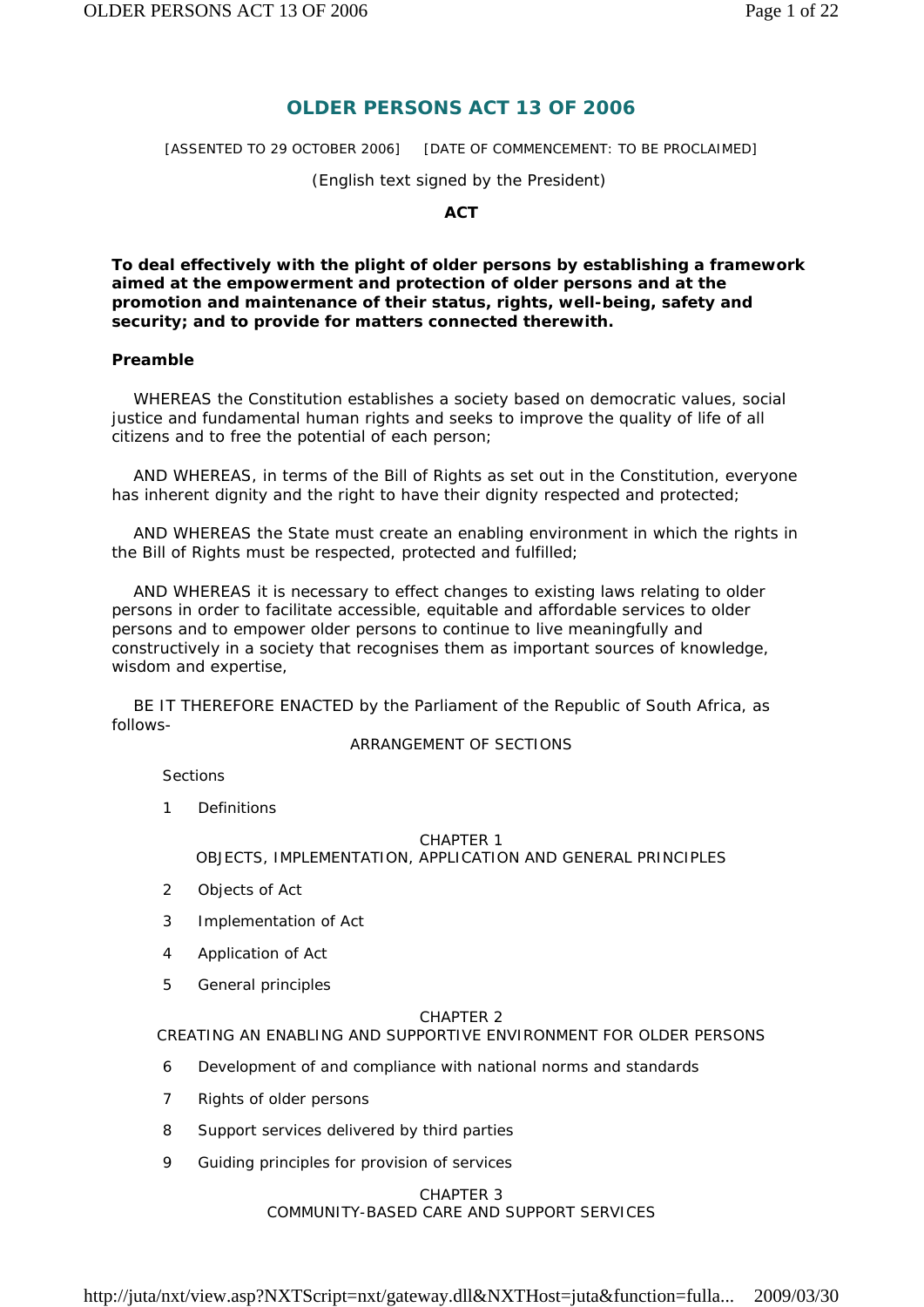- 10 Rights of older persons receiving community-based care and support services
- 11 Community-based programmes for older persons
- 12 Community-based care and support services to be registered
- 13 Registration of community-based care and support services
- 14 Persons providing home-based care
- 15 Monitoring and evaluating community-based care and support services

### CHAPTER 4 RESIDENTIAL FACILITIES

- 16 Rights of older persons in residential facilities
- 17 Services at residential facilities
- 18 Prohibition on operation of unregistered residential facilities, and registration of such facilities
- 19 Compliance with conditions for registration of residential facilities
- 20 Establishment of residents' committees for residential facilities
- 21 Admission to residential facilities
- 22 Monitoring of registered residential facilities
- 23 Report to Minister by managers of residential facilities

### CHAPTER 5 PROTECTION FOR OLDER PERSONS

- 24 Effect of Act on Domestic Violence Act, 1998
- 25 Older person in need of care and protection
- 26 Notification of abuse of older persons
- 27 Written notice to alleged offender
- 28 Procedure for bringing alleged abuser of older person or frail person before magistrate
- 29 Enquiry into alleged abuse of older or frail person
- 30 Prohibition of abuse of older persons and special measure to combat abuse of older persons
- 31 Keeping of register of abuse of older persons

### CHAPTER 6 GENERAL AND SUPPLEMENTARY PROVISIONS

- 32 Delegation
- 33 Penalties
- 34 Regulations
- 35 Repeal of laws, and transitional provisions and saving
- 36 Short title and commencement.

### **1 Definitions**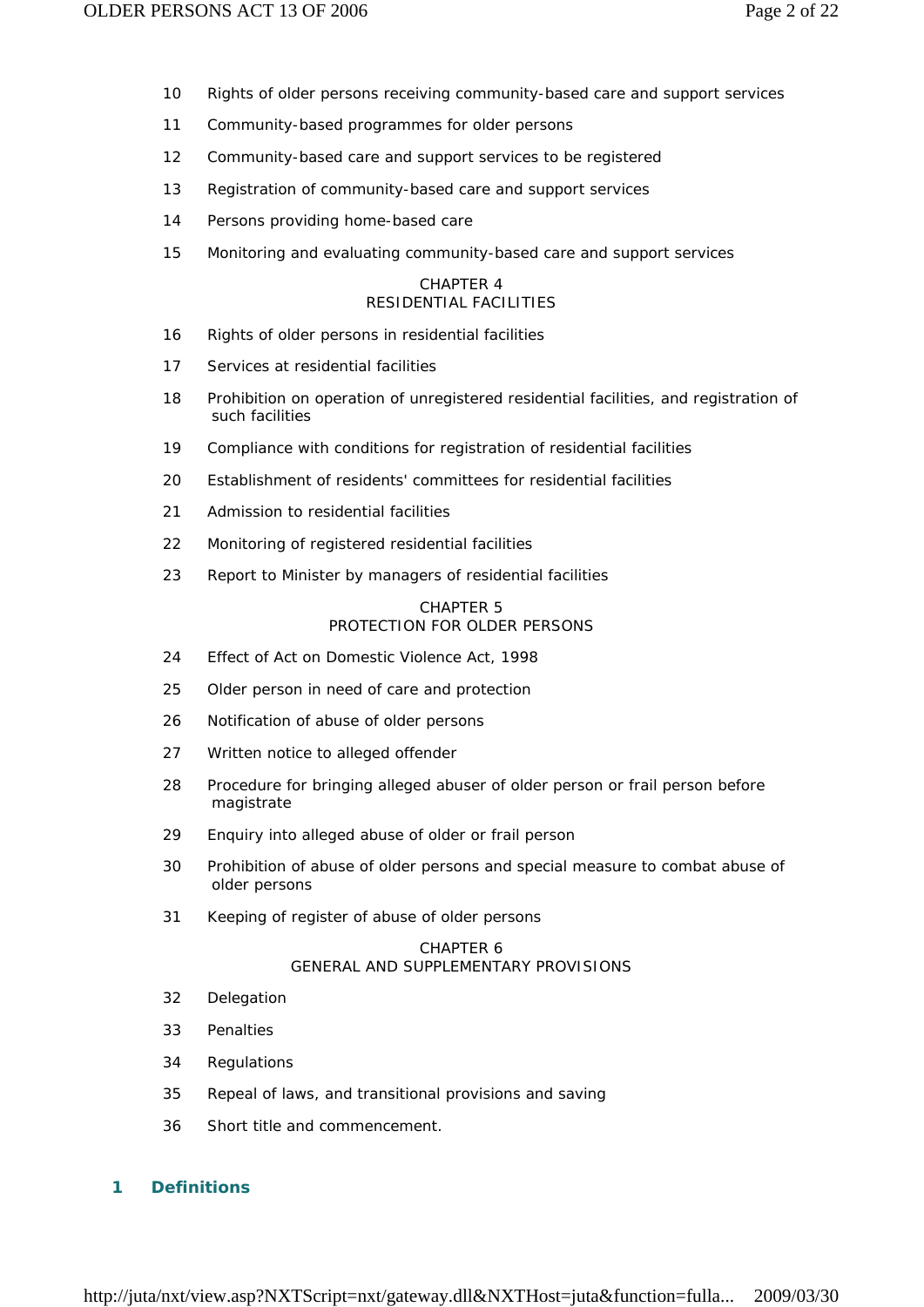In this Act, unless the context indicates otherwise-

**'abuse'** means abuse contemplated in section 30 (2);

 **'care'** means physical, psychological, social or material assistance to an older person, and includes services aimed at promoting the quality of life and general well-being of an older person;

**'caregiver'** means any person who provides care;

 **'community-based care and support services'** means any programme contemplated in section 11;

 **'Department'** means the Department of Social Development in the national sphere of government;

**'Director-General'** means the Director-General of the Department;

 **'frail older person'** means an older person in need of 24-hour care due to a physical or mental condition which renders him or her incapable of caring for himself or herself;

 **'health care provider'** means a health care provider defined in section 1 of the National Health Act, 2003 ( Act 61 of 2003 );

 **'home-based care'** means care provided or services rendered at the place where a frail older person resides, excluding at a residential facility, by a caregiver in order to maintain such frail older person's maximum level of comfort, including care towards a dignified death;

**'magistrate'** includes an additional and an assistant magistrate;

 **'manager'** means the person responsible for the day-to-day management of a residential facility;

**'Minister'** means the Minister of Social Development;

 **'older person'** means a person who, in the case of a male, is 65 years of age or older and, in the case of a female, is 60 years of age or older;

 **'older person in need of care and protection'** means an older person contemplated in section 25 (5);

**'operator'** means a person who operates a residential facility;

**'person'** includes a trust;

 **'police official'** means a member as defined in section 1 of the South African Police Service Act, 1995 ( Act 68 of 1995 ), or a member of a municipal police service established under section 64A of that Act;

**'prescribed'** means prescribed by regulation;

**'regulation'** means any regulation made under section 34;

 **'rehabilitation'** means a process by which an older person is enabled to reach and maintain his or her optimal physical, sensory, intellectual, psychiatric or social functional levels, and includes measures to restore functions or compensate for the loss or absence of a function, but excludes medical care;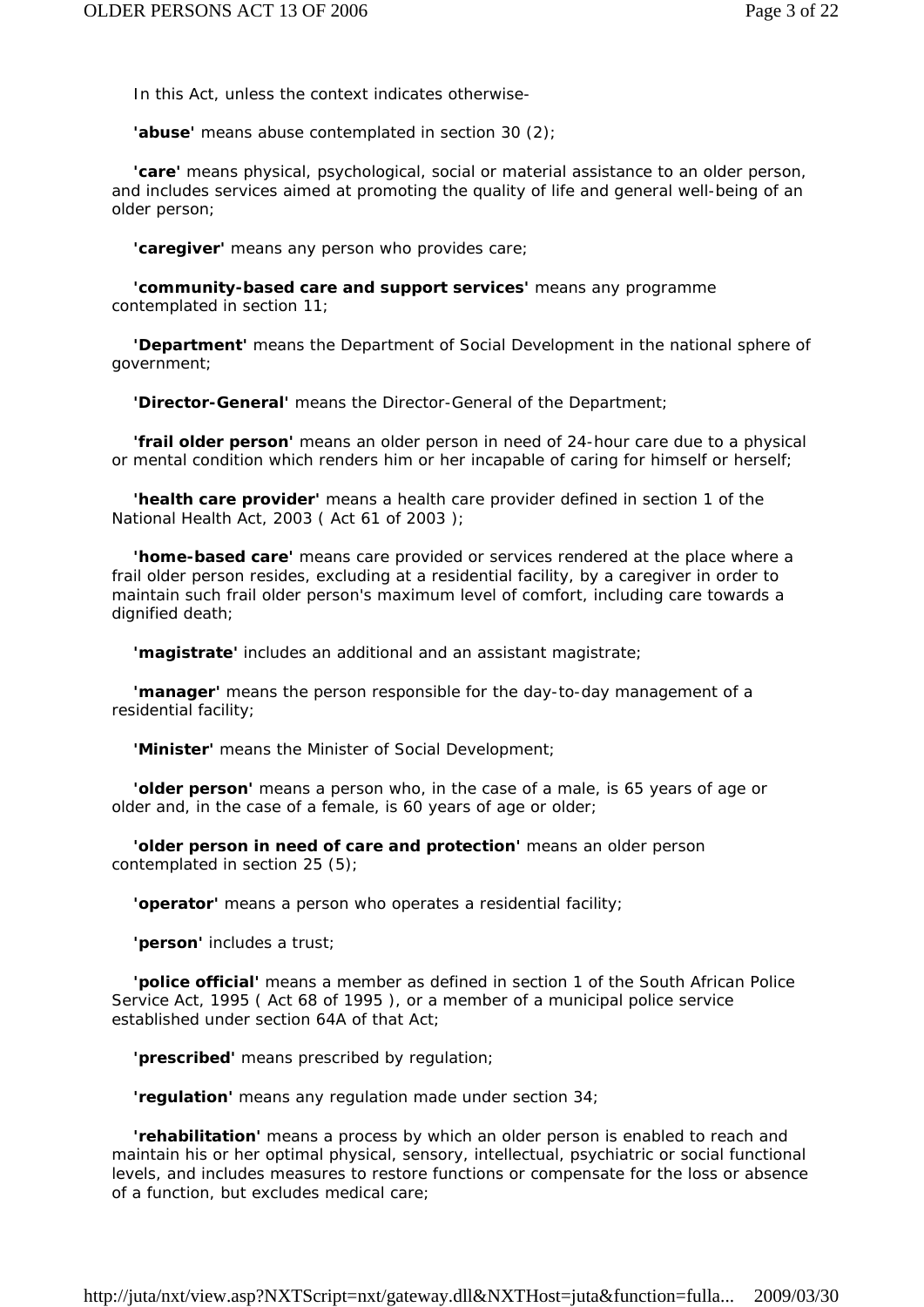**'residential facility'** means a building or other structure used primarily for the purposes of providing accommodation and of providing a 24-hour service to older persons;

 **'respite care'** means a service offered specifically to a frail older person and to a caregiver and which is aimed at the provision of temporary care and relief;

 **'service'** means any activity or programme designed to meet the needs of an older person;

 **'shelter'** means any building or premises maintained or used for the reception, protection and temporary care of an older person in need of care and protection;

 **'social worker'** means a person registered as a social worker under section 17 of the Social Service Professions Act, 1978 ( Act 110 of 1978 ), and in the employ or service of government or a registered welfare organisation;

**'this Act'** includes any regulation.

# **CHAPTER 1 OBJECTS, IMPLEMENTATION, APPLICATION AND GENERAL PRINCIPLES (ss 2-5)**

### **2 Objects of Act**

The objects of the Act are to-

- *(a)* maintain and promote the status, well-being, safety and security of older persons;
- *(b)* maintain and protect the rights of older persons;
- *(c)* shift the emphasis from institutional care to community-based care in order to ensure that an older person remains in his or her home within the community for as long as possible;
- *(d)* regulate the registration, establishment and management of services and the establishment and management of residential facilities for older persons; and
- *(e)* combat the abuse of older persons.

### **3 Implementation of Act**

 (1) Subject to this Act allocating roles and responsibilities, the Act must be implemented by all organs of state rendering services to older persons in the national, provincial and, where applicable, local sphere of government in an integrated, coordinated and uniform manner.

 (2) Recognising that competing social and economic needs exist, such organs of state must take reasonable measures to the maximum extent of their available resources to achieve the realisation of the objects of this Act.

 (3) To achieve the implementation of this Act in the manner contemplated in subsections (1) and (2), all organs of state must co-operate in the development of a uniform approach aimed at co-ordinating and integrating the services delivered to older persons.

### **4 Application of Act**

 (1) The rights that an older person has in terms of this Act supplement the rights that an older person has in terms of the Bill of Rights.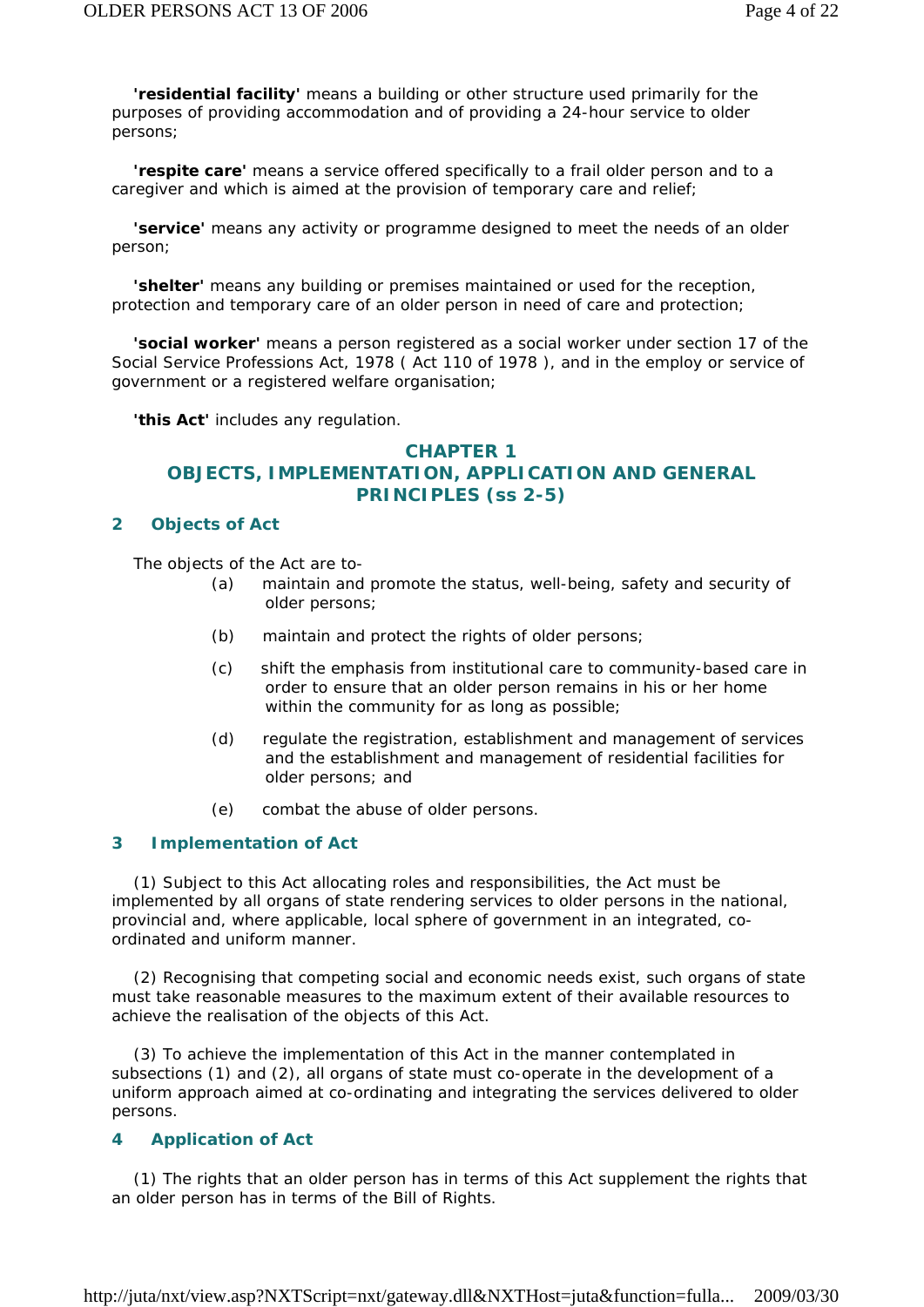(2) All organs of state and all officials, employees and representatives of organs of state must respect, protect and promote the rights of older persons contained in this Act.

 (3) This Act binds both natural or juristic persons to the extent that it is applicable, taking into account the nature of the right and the nature of any duty imposed by the right.

# **5 General principles**

- (1) The general principles set out in this section guide-
	- *(a)* the implementation of all legislation applicable to older persons, including this Act; and
	- *(b)* all proceedings, actions and decisions by any organ of state in any matter concerning an older person or older persons in general.

(2) All proceedings, actions or decisions in a matter concerning an older person must-

- *(a)* respect, protect, promote and fulfil the older person's rights, the best interests of the older person and the rights and principles set out in this Act, subject to any lawful limitation;
- *(b)* respect the older person's inherent dignity;
- *(c)* treat the older person fairly and equitably; and
- *(d)* protect the older person from unfair discrimination on any ground, including on the grounds of the health status or disability of the older person.
- (3) In any matter concerning an older person-
	- *(a)* an approach which is conducive to conciliation and problem-solving should be followed and a confrontational approach should be avoided; and
	- *(b)* a delay in any action or decision to be taken must be avoided as far as possible.

# **CHAPTER 2**

# **CREATING AN ENABLING AND SUPPORTIVE ENVIRONMENT FOR OLDER PERSONS (ss 6-9)**

### **6 Development of and compliance with national norms and standards**

 (1) The Minister may, from time to time, by notice in the *Gazette* , prescribe national norms and standards in order to define the acceptable levels of services that may be provided to older persons and in terms of which services must be monitored and evaluated.

 (2) Any person who provides a service to an older person must comply with the norms and standards contemplated in subsection (1).

# **7 Rights of older persons**

 Older persons enjoy the rights contemplated in section 9 of the Constitution of the Republic of South Africa and in particular may not be unfairly denied the right to-

- *(a)* participate in community life in any position appropriate to his or her interests and capabilities;
- *(b)* participate in inter-generational programmes;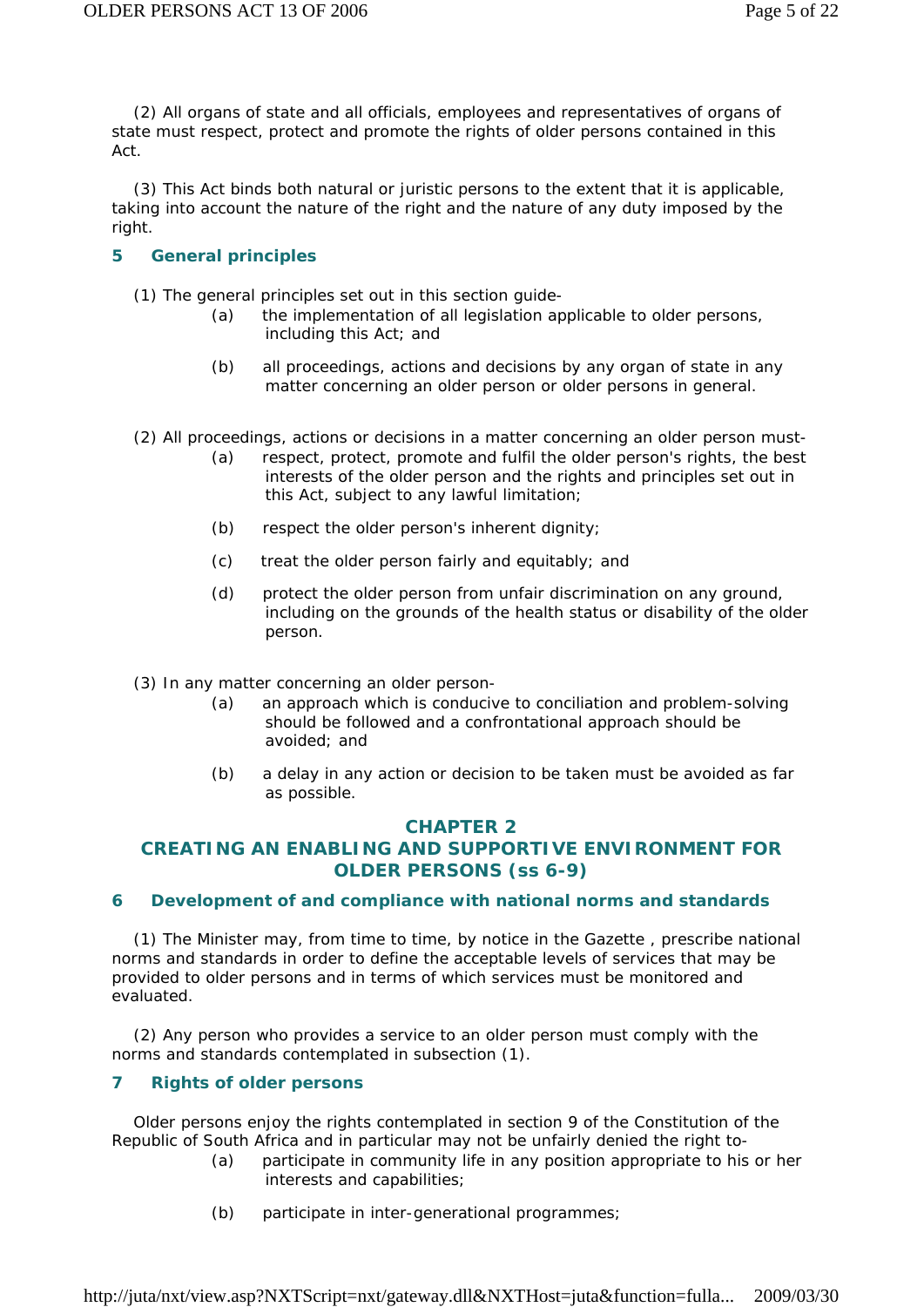- *(c)* establish and participate in structures and associations for older persons;
- *(d)* participate in activities that enhance his or her income-generating capacity;
- *(e)* live in an environment catering for his or her changing capacities; and
- *(f)* access opportunities that promote his or her optimal level of social, physical, mental and emotional well being.

# **8 Support for services delivered by third parties**

(1) The Minister-

- *(a)* may, in consultation with the Minister of Finance, provide financial awards to service providers that provide social services to older persons from funds appropriated by Parliament for that purpose;
- *(b)* may for the purposes of paragraph *(a)* prioritise needs and services for older persons;
- *(c)* may in the prescribed manner enter into contracts with service providers to ensure that the services contemplated in paragraph *(b)*  are provided;
- *(d)* must prescribe conditions for the receiving of financial awards, including accounting measures, compliance measures and norms and standards; and
- *(e)* must prescribe remedies for failure to comply with the prescribed conditions contemplated in paragraph *(d)* .

 (2) The Minister must open and maintain a register of all assets bought with Government funds and prescribe conditions for the management of such assets.

### **9 Guiding principles for provision of services**

Any service must be provided in an environment that-

- *(a)* recognises the social, cultural and economic contribution of older persons;
- *(b)* promotes participation of older persons in decision-making processes at all levels;
- *(c)* recognises the multi-dimensional needs of older persons and therefore promotes inter-sectoral collaboration;
- *(d)* ensures access to information by education of and training of older persons;
- *(e)* promotes the development and basic care of older persons in rural and urban areas;
- *(f)* promotes the prevention of exploitation of older persons;
- *(g)* promotes the respect and dignity of older persons;
- *(h)* ensures that older persons receive priority in the provision of basic services;
- *(i)* ensures rehabilitation and the provisioning of assisted devices to older persons; and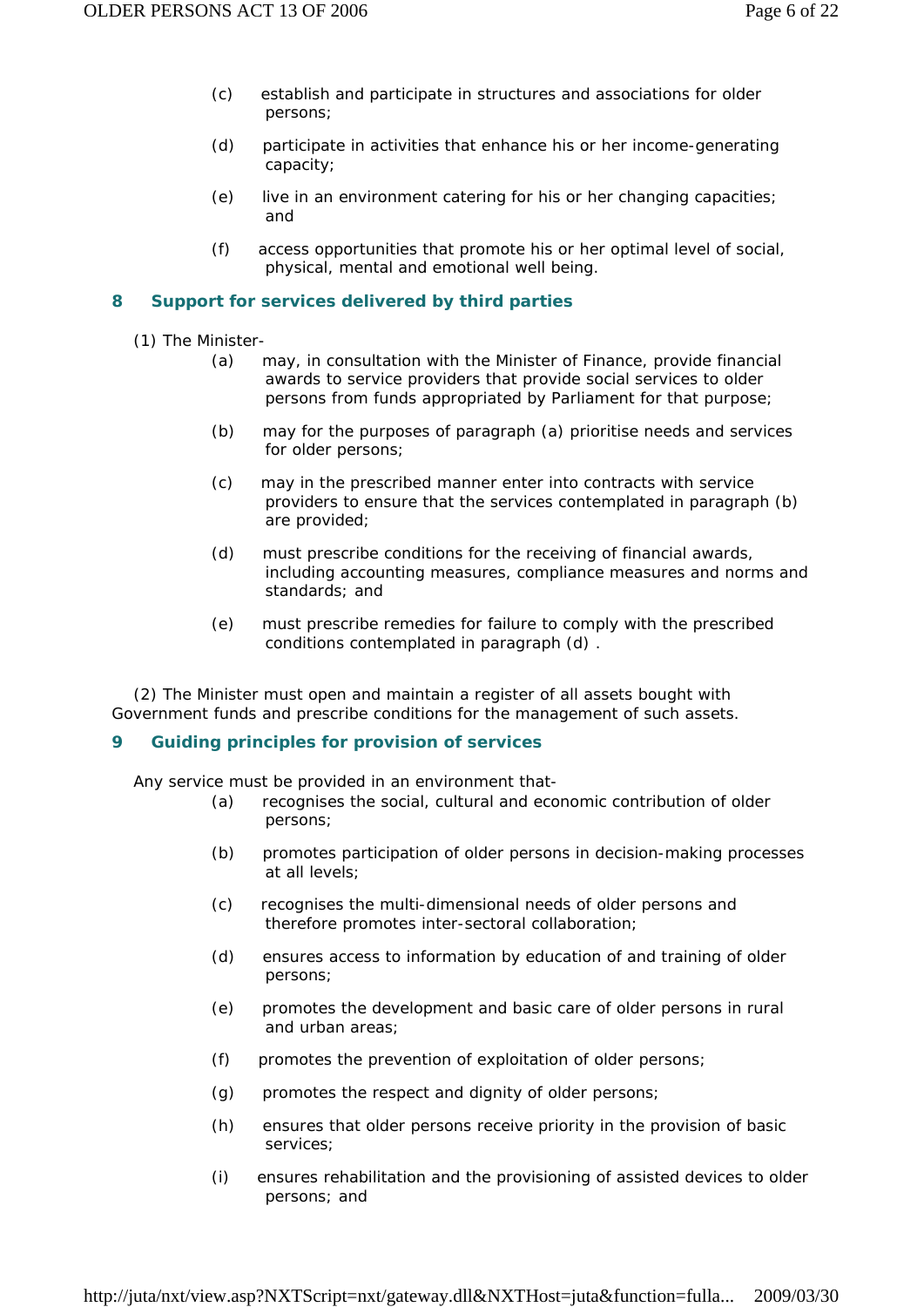*(j)* ensures, as far as is practicable, that services and facilities are accessible to older persons.

# **CHAPTER 3**

# **COMMUNITY-BASED CARE AND SUPPORT SERVICES FOR OLDER PERSONS (ss 10-15)**

# **10 Rights of older persons receiving community-based care and support services**

 An older person receiving community-based care and support services has, in addition to the rights contemplated in section 7, the right to-

- *(a)* reside at home as long as possible;
- *(b)* pursue opportunities for the full development of his or her potential; and
- *(c)* benefit from family and community care and protection in accordance with society's system of cultural values.

### **11 Community-based programmes for older persons**

 (1) The Minister may, in collaboration with any relevant Minister or Member of the Executive Council in a province-

- *(a)* develop community-based programmes that fall into two broad categories, namely-
	- (i) prevention and promotion programmes, which ensure the independent living of an older person in the community in which the older person resides; and
	- (ii) home-based care, which ensures that a frail older person receives maximum care within the community through a comprehensive range of integrated services;
- *(b)* determine how any person who runs a programme contemplated in paragraph *(a)* may be supported, either financially or otherwise.
- (2) The programmes contemplated in subsection (1) are programmes aimed at-
	- *(a)* economic empowerment of older persons;
	- *(b)* establishment of recreational opportunities for older persons;
	- *(c)* information, education and counselling services, including HIV and AIDS, care for orphans, Alzheimer's, dementia and basic emergency care;
	- *(d)* spiritual, cultural, medical, civic and social services;
	- *(e)* provision of nutritionally balanced meals to needy older persons;
	- *(f)* promotion of skills and capacity of older persons to sustain their livelihoods;
	- *(g)* professional services, including care and rehabilitation to ensure independent living of older persons;
	- *(h)* appropriate services contained in the indigent policy for vulnerable and qualifying older persons;
	- *(i)* the utilisation and management of existing facilities for older persons as multi-purpose community centres;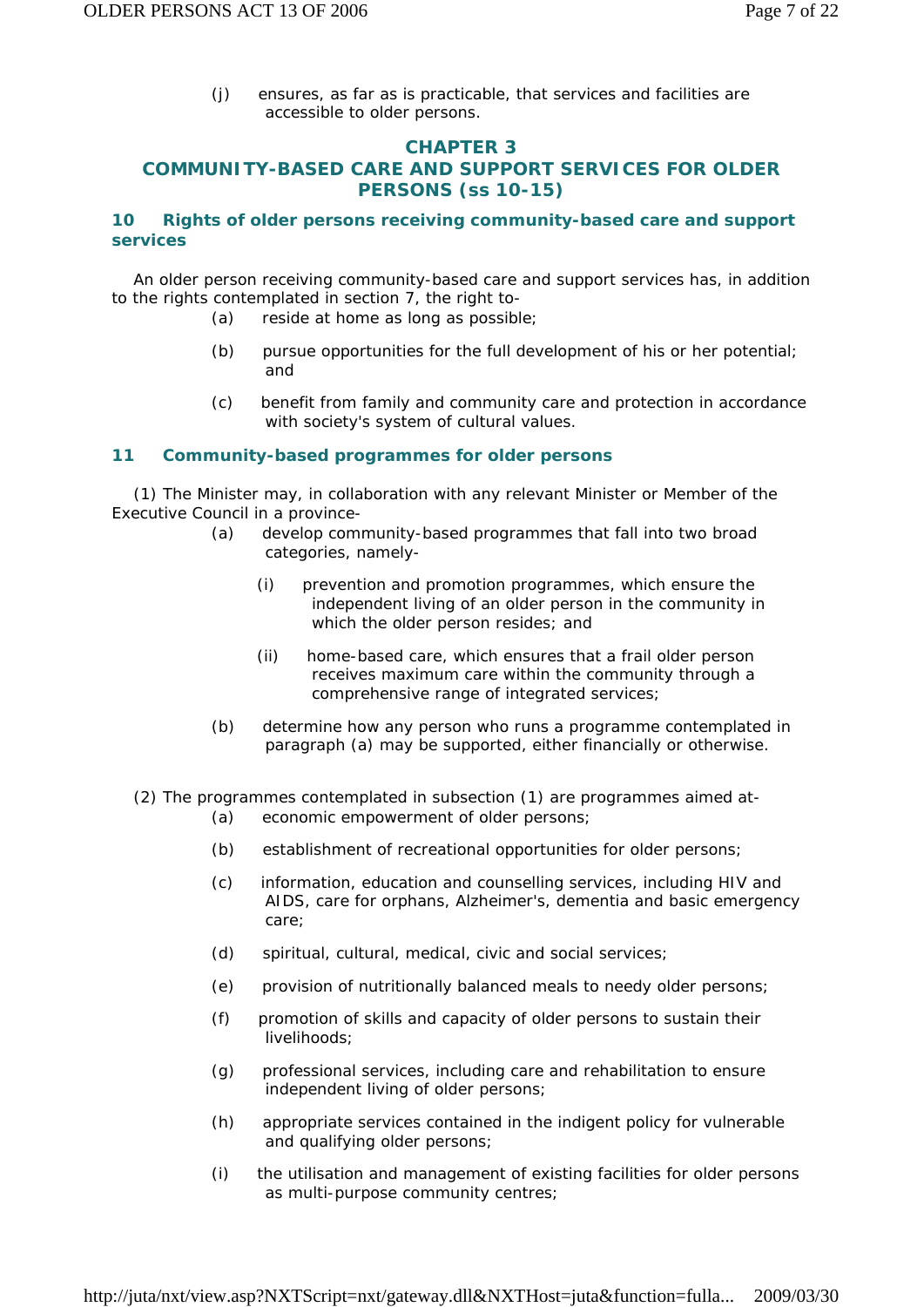- *(j)* integrated community care and development systems for older persons; and
- *(k)* inter-gene rational programmes.

 (3) Home-based care programmes directed at frail older persons within the community may include-

- *(a)* provision of hygienic and physical care of older persons;
- *(b)* provision of professional and lay support for the care of older persons within the home;
- *(c)* rehabilitation programmes that include provision of assisted devices;
- *(d)* provision of respite care;
- *(e)* information, education and counselling for family members, caregivers and the community regarding ageing and associated conditions; and
- *(f)* provision of free health care to frail older persons and to other older persons determined by the Minister.

### **12 Community-based care and support services to be registered**

 (1) No person may provide community-based care and support services unless the service is registered in terms of section 13.

 (2) A person who renders a community-based care and support service that has not been registered in terms of section 13 is guilty of an offence.

# **13 Registration of community-based care and support services**

 (1) Any person who wishes to provide a community-based care and support service must apply to the Director-General for the registration of such service.

 (2) The Minister must prescribe conditions for the registration of community-based care and support services, including application for registration, approval of registration, temporary registration, withdrawal and termination of registration, and any matter contemplated in subsection (4).

(3) Registration granted in terms of this section is not transferable to another person.

 (4) If the provider of a service for any reason intends to stop providing the service, the provider must, prior to stopping the service in question-

- *(a)* notify the Director-General of the intention and the implications of such stoppage for the affected older persons;
- *(b)* inform the older persons affected of the intended stoppage of the service; and
- *(c)* take reasonable steps to ensure that the older persons benefiting from the service are not adversely affected or put at risk and, where appropriate, are referred to a person providing similar services.

### **14 Persons providing home-based care**

 (1) Any person who provides home-based care must ensure that caregivers receive the prescribed training.

(2) All social workers and health care providers providing care to older persons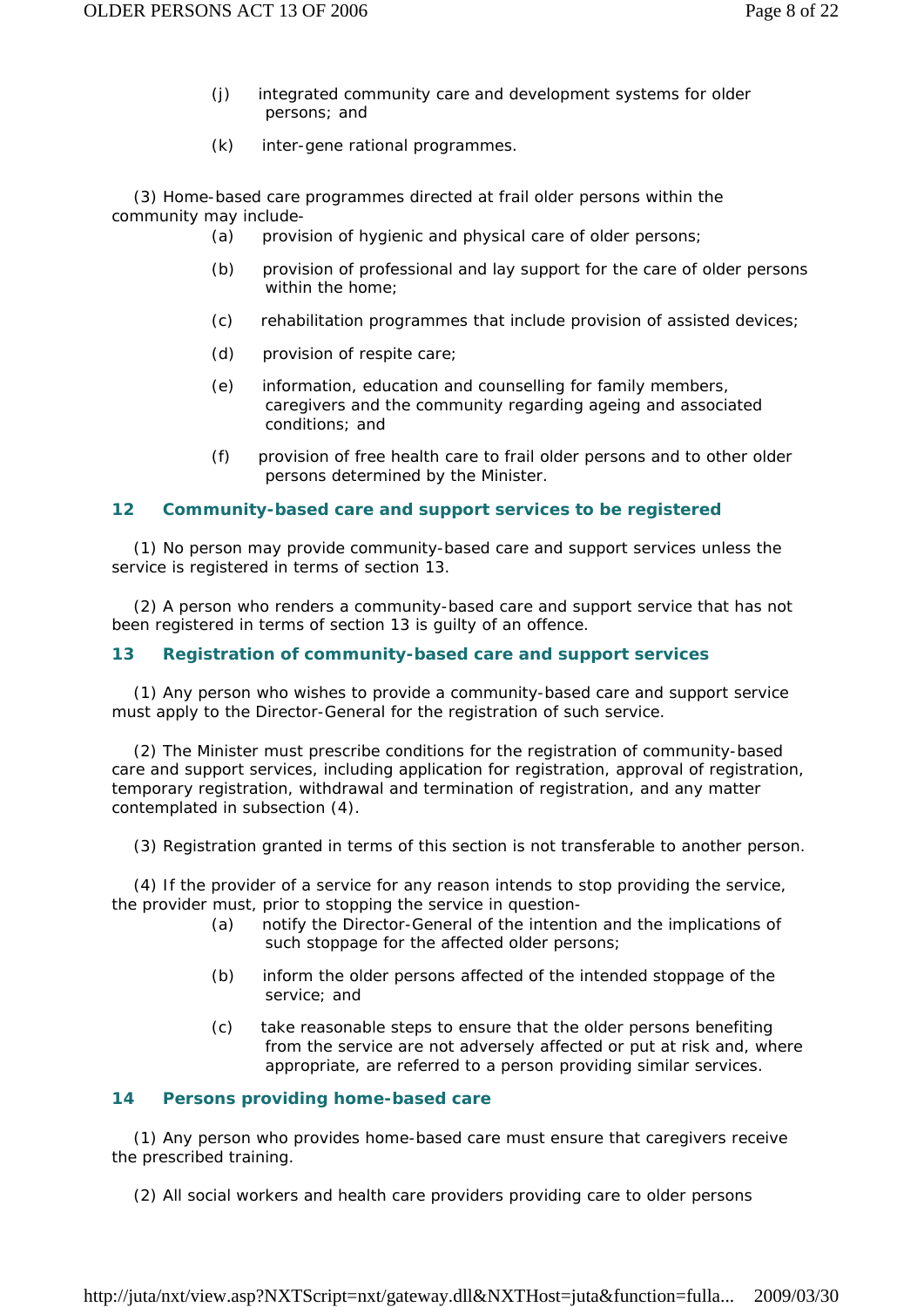contemplated in subsection (1) must be registered with the appropriate statutory council responsible for the relevant profession.

 (3) *(a)* The Minister must keep a register of all caregivers providing home-based care and must prescribe a code of conduct for such caregivers.

 *(b)* Paragraph *(a)* does not apply to social workers and health care providers referred to in subsection (2).

 (4) Any person who contravenes or fails to comply with any provision of this section is guilty of an offence.

### **15 Monitoring and evaluation of community-based care and support services**

 Section 22 applies with the necessary changes in respect of the monitoring and evaluation of community-based care and support services.

# **CHAPTER 4 RESIDENTIAL FACILITIES (ss 16-23)**

#### **16 Rights of older persons in residential facilities**

 An older person residing in a residential facility has, in addition to the rights he or she has in terms of the Bill of Rights or any other rights he or she may have, the right to- *(a)* appoint a representative to act on his or her behalf;

- *(b)* have reasonable access to assistance and visitation;
- *(c)* keep and use personal possessions;
- *(d)* have access to basic care;
- *(e)* be informed about the financial status of the residential facility and changes in management;
- *(f)* participate in social, religious and community activities of his or her choice;
- *(g)* privacy;
- *(h)* his or her own physician if he or she can afford it; and
- *(i)* be given at least 30 days' notice of a proposed transfer or discharge.

### **17 Services at residential facilities**

The following services may be provided at residential facilities, namely-

- *(a)* 24-hour care and support services to frail older persons and older persons who need special attention;
- *(b)* care and supervision services to older persons who are suffering from dementia and related diseases;
- *(c)* rehabilitation services;
- *(d)* public education on issues of ageing, including dementia;
- *(e)* counselling services to residents and family members who need these services;
- *(f)* implementation and monitoring of outreach programmes;
- *(g)* provision of beds for the temporary accommodation of older persons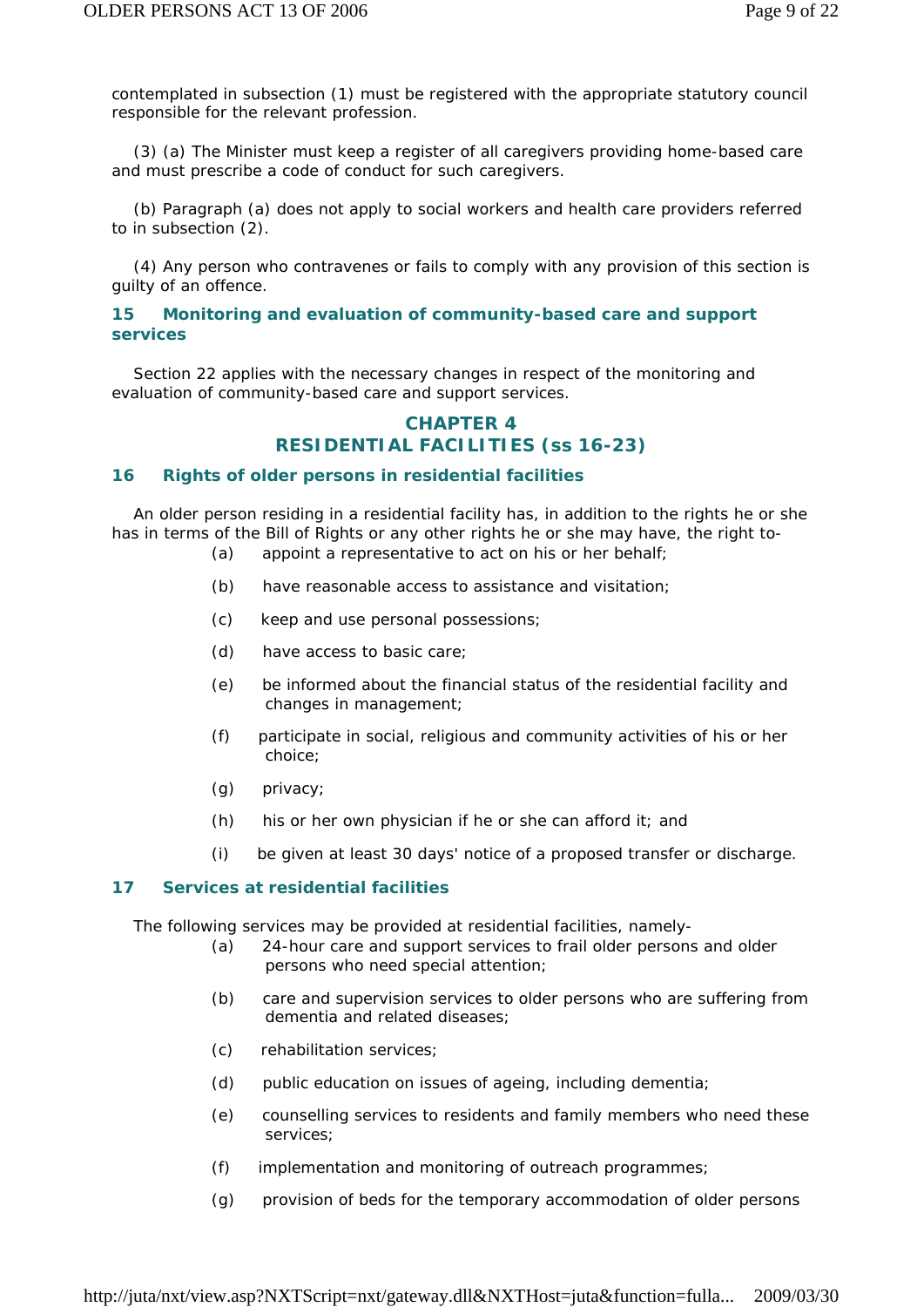at risk;

- *(h)* respite care services;
- *(i)* training of volunteer caregivers to deal with frail older persons; and
- *(j)* sport and recreational activities.

# **18 Prohibition on operation of unregistered residential facilities, and registration of such facilities**

 (1) *(a)* Subject to section 35, no person may operate a residential facility unless such facility has been registered under this section.

 *(b)* Paragraph *(a)* does not apply to a private residence in which an older person is looked after by a family member.

 (2) A person who wishes to operate a residential facility must, in the prescribed manner, apply to the Minister for registration thereof.

 (3) After consideration of an application contemplated in subsection (2) the Minister may-

- *(a)* refuse the application or grant it subject to such conditions as he or she may determine, and if he or she grants it, direct that a registration certificate specifying those conditions be issued to the applicant in the prescribed form; or
- *(b)* subject to such conditions as he or she may determine, grant authority to the applicant to operate the residential facility for such period, not exceeding 12 months, as the Minister may determine, and direct that a temporary registration certificate specifying those conditions be issued to the applicant in the prescribed form for that period, and after expiration of the said period, or after notice by the applicant in the prescribed manner that the said conditions have been complied with, whichever occurs first, reconsider the application.

 (4) Temporary registration contemplated in subsection (3) *(b)* may not be extended for more than 12 months under the same conditions.

 (5) The Minister may at any time after one month's notice of his or her intention to do so, and after consideration of any representations received by him or her during such month, amend or cancel a registration certificate issued in terms of subsection (3) *(a)* .

 (6) *(a)* The amendment or cancellation of such registration certificate must be effected by notice to the holder thereof, and takes effect on a date specified in the notice.

 *(b)* The date specified in the notice may not be earlier than three months for permanent registration and one month for temporary registration after the date of the notice, unless the Minister and the holder of the registration certificate have agreed otherwise.

 (7) A person to whom a registration certificate has been issued in terms of subsection (3) may not transfer it to any other person.

 (8) If the registration of a residential facility has been cancelled in terms of subsection (5), or if the operator of a residential facility wishes to close down such facility for any reason, he or she must take reasonable steps to ensure that on the closing down of such facility the older persons concerned are accommodated in another registered residential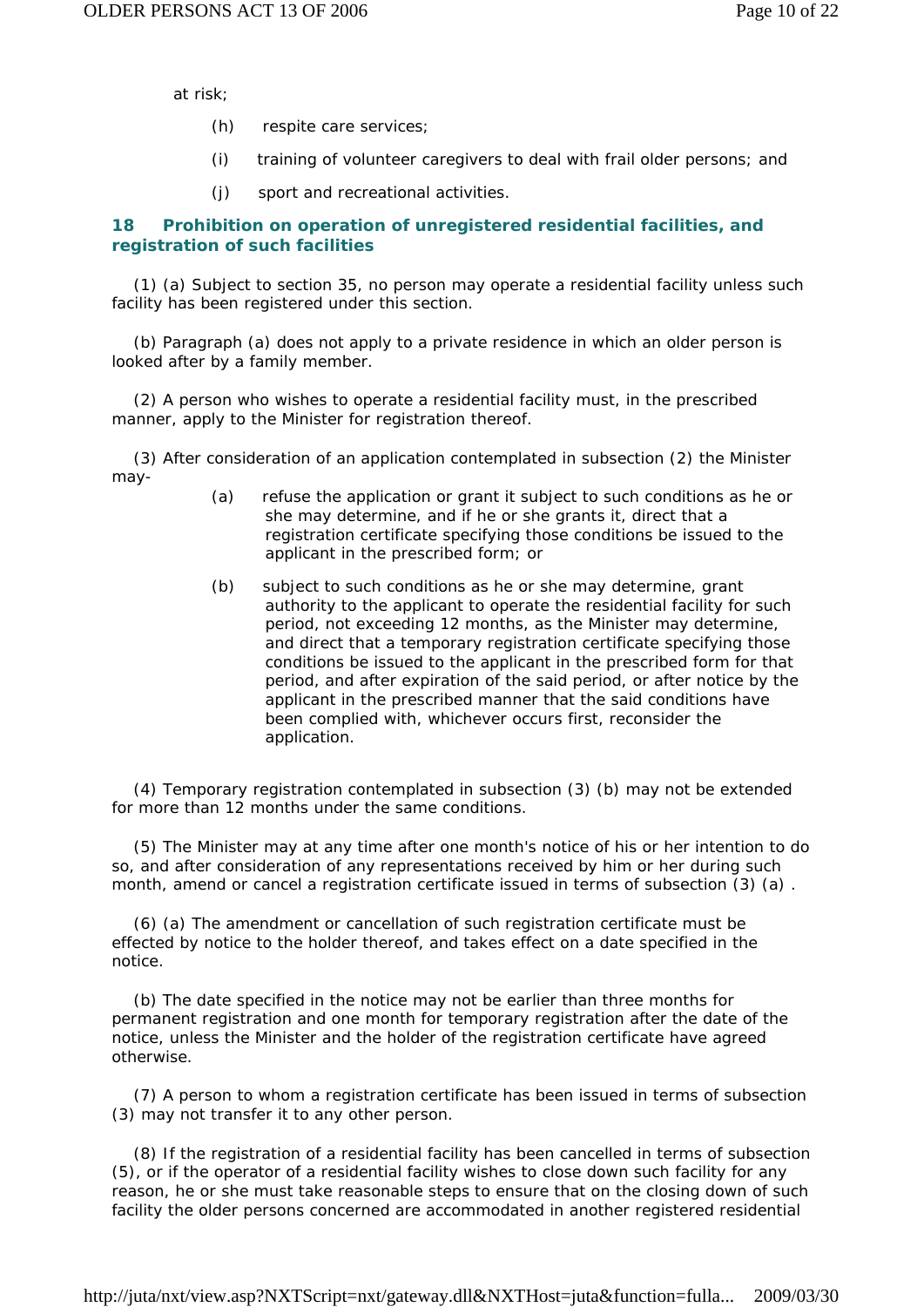facility or with persons who, in the opinion of a social worker, are fit and proper persons for accommodating the older person or older persons.

 (9) Any person who contravenes or fails to comply with a provision of this section, or of a condition imposed thereunder, is guilty of an offence.

### **19 Compliance with conditions for registration of residential facilities**

 (1) If there is reason to believe that any of the conditions contemplated in section 18 (3) have not been complied with, the Minister may order specific measures to be adopted to facilitate compliance with those conditions.

 (2) The operator of a registered residential facility must, at all reasonable times, report to the Minister any circumstances which may result in his or her inability to comply fully with any condition contemplated in section 18 (3).

 (3) If the registration of a residential facility has been cancelled in terms of section 18 (5), or if the operator of a residential facility wishes to close down that residential facility, the operator must-

- *(a)* prior to any decision to close down that residential facility, consult with the Minister on the matter:
- *(b)* furnish the Minister with a full report on the accommodation of the older persons concerned required in terms of section 18 (7); and
- *(c)* hand over to the Department all assets bought with Government funds.

(4) Any person who fails to comply with subsection (3) is guilty of an offence.

### **20 Establishment of residents' committees for residential facilities**

 (1) If more than 10 older persons reside in a residential facility, excluding a shelter, a residents' committee which represents the interests of the residents must be established by the residents.

- (2) The Minister must prescribe-
	- *(a)* the composition of a residents' committee contemplated in subsection (1), which must be reflective of the profile of residents and must include representatives of the residents and members of staff of the relevant residential facility and may include members of the public;
	- *(b)* the election, appointment, qualifications, terms of office and grounds for removal from office of the members of a residents' committee and the filling of vacancies on such committee; and
	- *(c)* the number of, and procedure at, meetings of a residents' committee.

 (3) A residents' committee established in terms of subsection (1) must ensure that the manager of the residential facility in question-

- *(a)* facilitates interaction between the residents of the residential facility and their families, the public in general and that committee;
- *(b)* provides quality service to the residents of the residential facility;
- *(c)* provides opportunities for the training of the staff of the residential facility;
- *(d)* applies principles of sound financial management and submits quarterly financial reports to the residents and staff of the residential facility;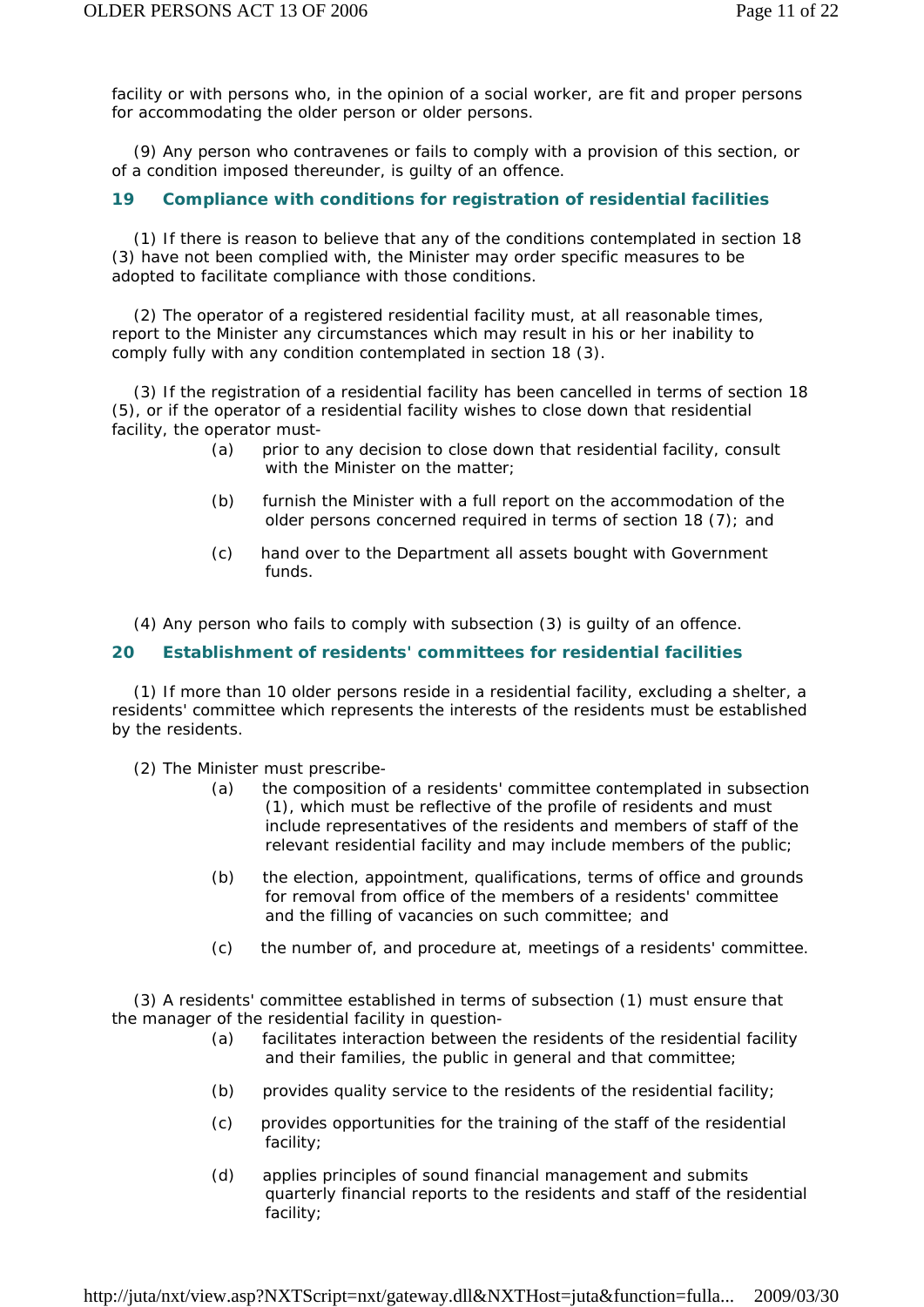- *(e)* monitors activities at the residential facility in order to deal speedily with any incidents of abuse of the residents of the residential facility and takes steps to report such incidents to the appropriate authority;
- *(f)* consults the residents' committee in the appointment of the residential staff of the residential facility;
- *(g)* establishes complaints procedures for the residents and staff of the residential facility and persons who wish to lodge a complaint on behalf of any such resident; and
- *(h)* does everything necessary or expedient for the effective functioning of the residential facility.

### **21 Admission to residential facilities**

 (1) No person may unfairly discriminate directly or indirectly against an older person applying for admission to a residential facility on one or more grounds referred to in section 9 (3) of the Constitution.

 (2) If a person is refused admission to a residential facility, the manager of that residential facility must, on the request of that person, give reasons in writing for such refusal to the person.

 (3) *(a)* An older person may not be admitted to a residential facility without his or her consent, unless his or her mental condition renders him or her incapable of giving such consent, in which case a person authorised to give such consent in terms of any law or in terms of a court order may give the required consent.

*(b)* In the absence of a person contemplated in-

- (i) paragraph *(a)* , the required consent may be given by the spouse or partner of the older person concerned or, in the absence of such spouse or partner, an adult child or sibling of the older person, in the specific order as listed; or
- (ii) paragraph *(a)* or subparagraph (i), the required consent may be given by the Minister.

 *(c)* The consent contemplated in paragraph *(b)* (i) or (ii) may only be given after a medical practitioner registered in terms of the Health Professions Act, 1974 ( Act 56 of 1974 ), has certified that any delay in the admission of the older person might result in his or her death or irreversible damage to his or her health.

 (4) The operator of a residential facility must take all reasonable steps to obtain the older person's consent.

 (5) Notwithstanding subsection (3), an older person who is capable of understanding must be informed of the intended admission even if his or her mental condition renders him or her incapable of giving the required consent in terms of that subsection.

 (6) The operator of a residential facility into which an older person is admitted as a result of consent given in terms of subsection (3) *(b)* must notify the Director General of the admission within 48 hours after such admission.

 (7) On receipt of the notice referred to in subsection (6), the Director-General may constitute such a multidisciplinary team as may be prescribed in order to assess and to confirm or reject the admission contemplated in that subsection.

(8) Any person who contravenes this section is guilty of an offence.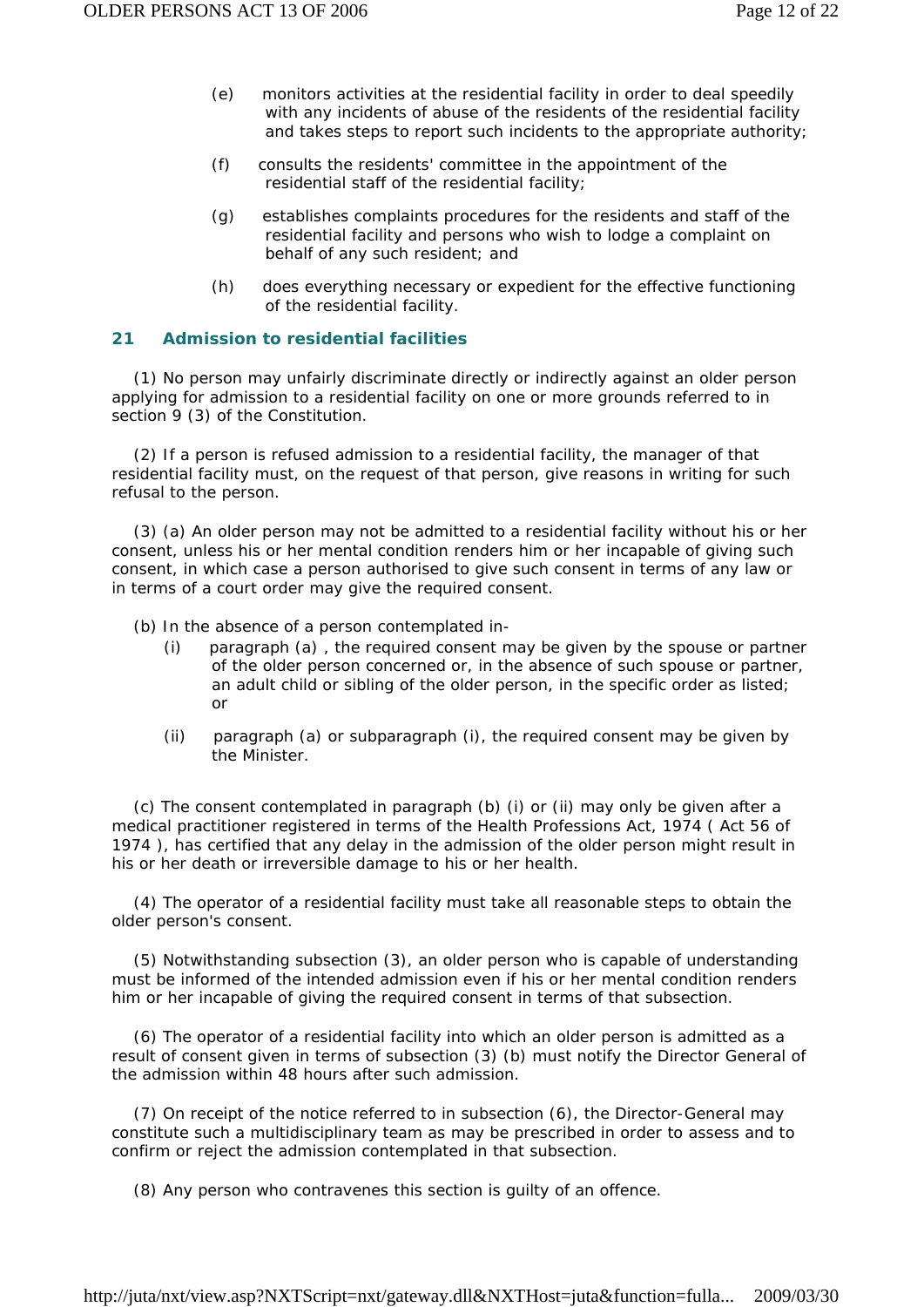# **22 Monitoring of registered residential facilities**

 (1) A social worker in the employ of the State may at any time, and any social worker or person designated by the Director-General must, if requested to do so by the Director-General-

- *(a)* visit and monitor a registered residential facility in order to ensure compliance with this Act;
- *(b)* interview any older person cared for or accommodated in such residential facility;
- *(c)* either with or without the assistance of a health care provider enquire into the well-being of any such older person;
- *(d)* direct any person who has in his or her possession or custody any book or document relating to such residential facility, to submit such book or document to him or her for inspection;
- *(e)* submit a report to the Director-General on the outcome of the inspection; and
- *(f)* provide the operator of the residential facility with a report on the findings of the inspection.

 (2) A social worker or designated person exercising any power in terms of subsection (1) must, at the request of the manager of the residential facility in question or the person who has control over the place in question, as the case may be, produce a certificate issued by the Director-General stating that he or she is such a social worker or designated person.

 (3) A social worker or designated person may issue a compliance notice to the operator concerned if a provision of this Act has not been complied with.

 (4) A compliance notice remains in force until the relevant provision of this Act has been complied with and the social worker or designated person has issued a compliance certificate in respect of that notice.

(5) A person is guilty of an offence if that person-

- *(a)* obstructs or hinders a social worker or designated person in the performance of his or her functions in terms of subsection (1);
- *(b)* refuses to give a social worker or designated person access to an older person cared for or accommodated in a residential facility referred to in subsection (1); or
- *(c)* refuses or fails to comply with a direction in terms of subsection (1) *(d)* .

### **23 Report to Minister by operators of residential facilities**

 (1) The operator of a registered residential facility must within 60 days after the end of the financial year of that residential facility submit to the Minister a report covering that financial year in respect of-

- *(a)* compliance with-
	- (i) the prescribed service standards; and
	- (ii) the prescribed measures to prevent and combat abuse of older persons; and
- *(b)* the provisions of the prescribed service level agreements concluded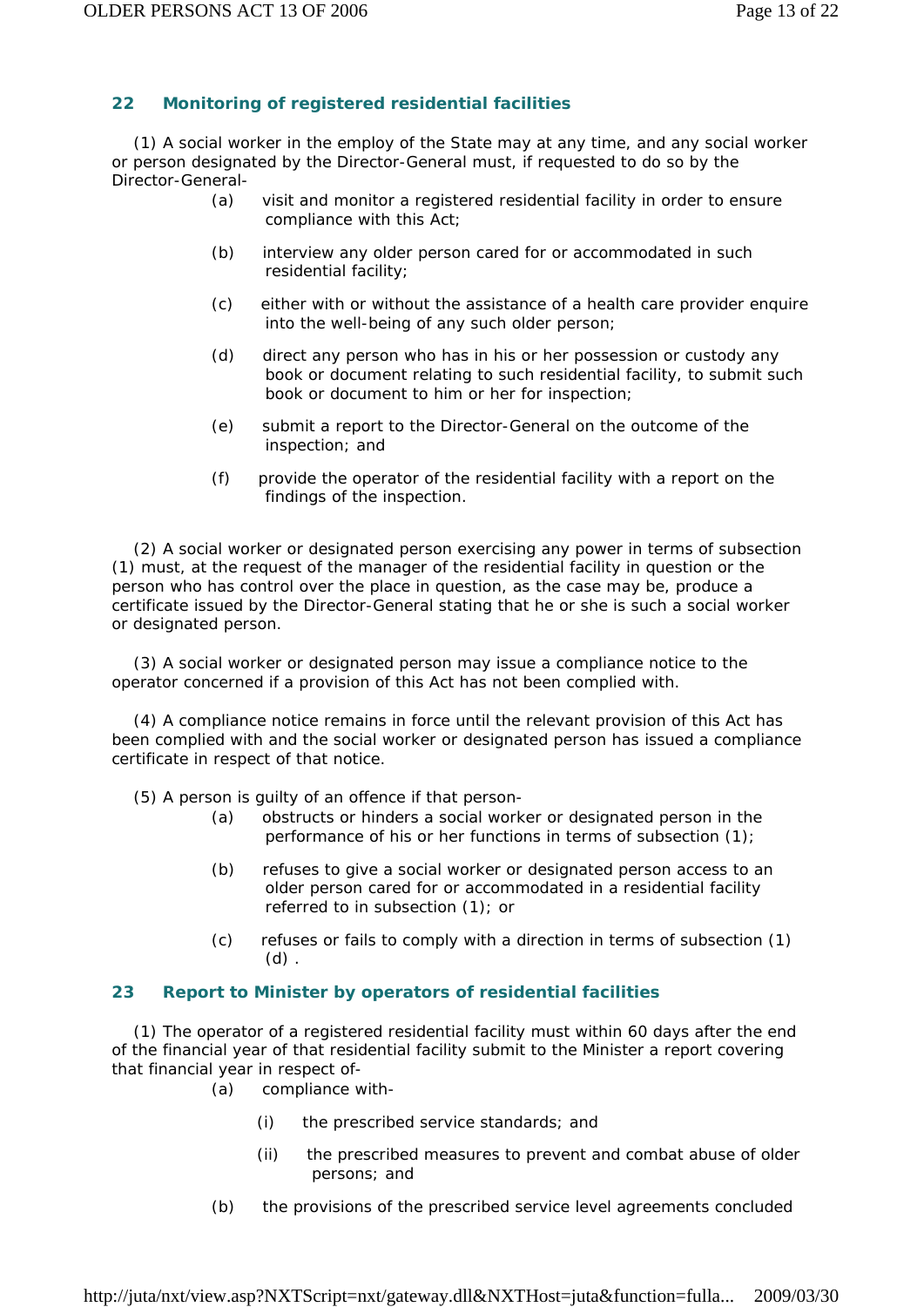during that financial year.

 (2) If the operator of a registered residential facility fails to submit a report in terms of subsection (1), the Minister may-

- *(a)* give notice to that operator that if such report is not submitted within 90 days after the date of that notice, the registration may be withdrawn; and
- *(b)* if such report is not submitted within 90 days after the date of the notice given in terms of paragraph *(a)* , withdraw such registration after giving one month's notice of the intention to do so.

# **CHAPTER 5 PROTECTION FOR OLDER PERSONS (ss 24-31)**

### **24 Effect of Act on Domestic Violence Act, 1998**

 The provisions of this Act must not be construed as limiting, amending, repealing or otherwise altering any provision of the Domestic Violence Act, 1998 ( Act 116 of 1998 ), or as exempting any person from any duty or obligation imposed by that Act or prohibiting any person from complying with any provision of that Act.

### **25 Older person in need of care and protection**

 (1) Any person who is involved with an older person in a professional capacity and who on personal observation concludes that the older person is in need of care and protection must report such conclusion to the Director-General.

 (2) Any person other than a person in subsection (1) who is of the opinion that an older person is in need of care and protection may report such opinion to a social worker.

 (3) The Director-General or the social worker to whom a report has been made must investigate the matter.

 (4) If the report is substantiated by the investigation, the Director-General or the social worker concerned may take any one or more of the following actions, namely to-

- *(a)* facilitate the removal of the older person concerned to a hospital, in case of injury, or to a shelter;
- *(b)* make a report to a police official requesting the latter to act in terms of section 27;
- *(c)* take such other steps as may be prescribed to ensure adequate provision for the basic needs and protection of the older person concerned; or
- *(d)* if the older person concerned is the victim of an offence or crime, assist the older person to see a police official in order to lay a complaint.

(5) An older person who is in need of care and protection is one who-

- *(a)* has his or her income, assets or old age grant taken against his or her wishes or who suffers any other economic abuse;
- *(b)* has been removed from his or her property against his or her wishes or who has been unlawfully evicted from any property occupied by him or her;
- *(c)* has been neglected or abandoned without any visible means of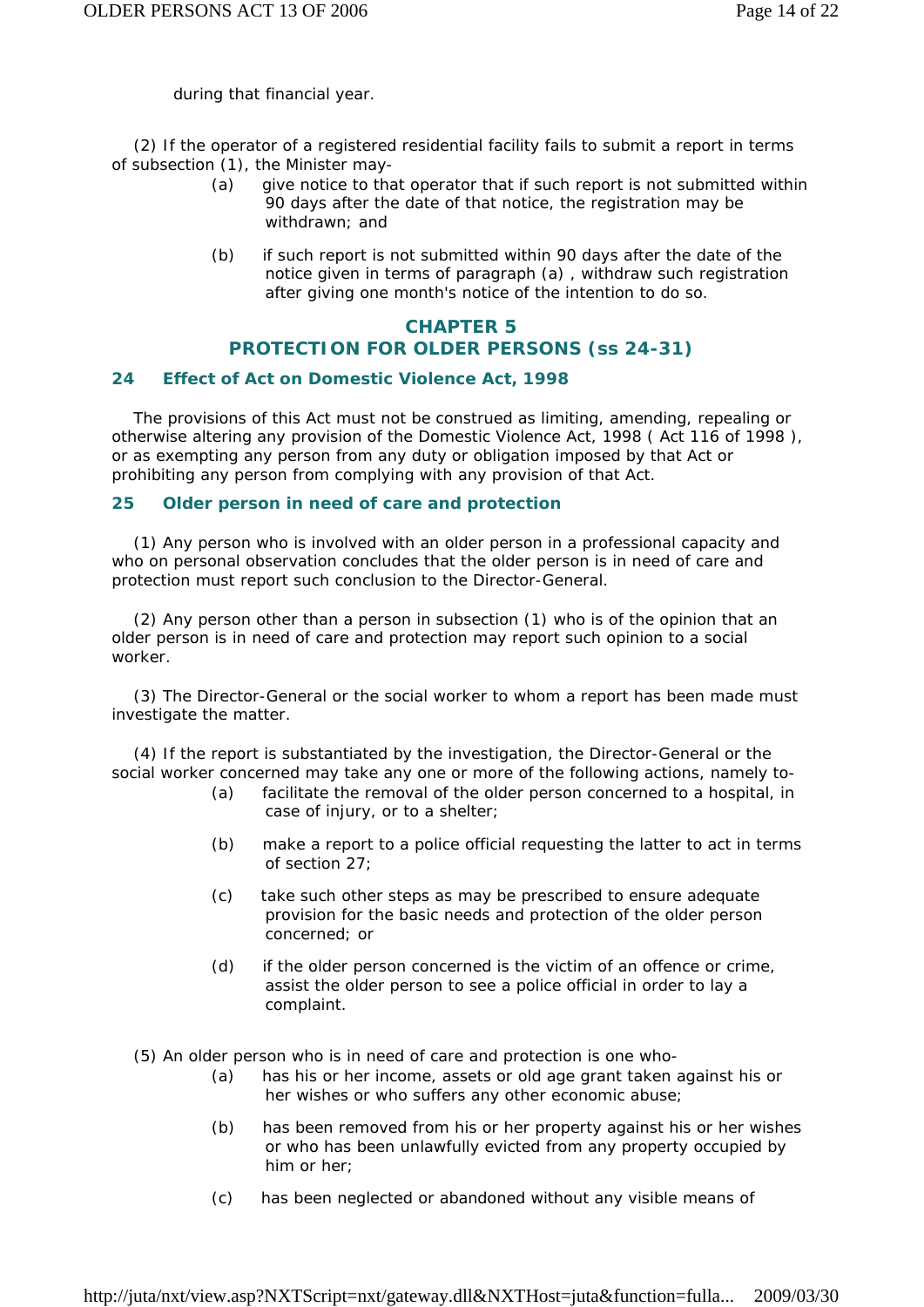support;

- *(d)* lives or works on the streets or begs for a living;
- *(e)* abuses or is addicted to a substance and without any support or treatment for such substance abuse or addiction;
- *(f)* lives in circumstances likely to cause or to be conducive to seduction, abduction or sexual exploitation;
- *(g)* lives in or is exposed to circumstances which may harm that older person physically or mentally; or
- *(h)* is in a state of physical, mental or social neglect.

### **26 Notification of abuse of older persons**

 (1) Any person who suspects that an older person has been abused or suffers from an abuse-related injury must immediately notify the Director-General or a police official of his or her suspicion.

 (2) A person is not liable in respect of any notification given in good faith in terms of subsection (1).

- (3) A person who fails to comply with subsection (1) is guilty of an offence.
- (4) On receipt of a notification in terms of subsection (1)-
	- *(a)* the Director-General must investigate the matter and if the suspicion is substantiated by the investigation, section 25 (4) applies; and
	- *(b)* the police official must inform the Director-General of the alleged abuse or, if he or she is satisfied that it will be in the best interests of the older person if the alleged offender is removed from the home or place where the older person resides, act in terms of section 27.

 (5) Subsection (4) *(a)* applies with the necessary changes if the Director-General receives information contemplated in subsection (4) *(b)* .

### **27 Written notice to alleged offender**

 (1) A police official to whom a report contemplated in section 25 (4) *(b)* has been made or who is satisfied that it will be in the best interests of the older person if the alleged offender is removed from the home or place where the older person resides, must issue a written notice which-

- *(a)* specifies the names, surname, residential address, occupation and status of the alleged offender;
- *(b)* calls upon the alleged offender to leave the home or place where the older person resides and refrain from entering such home or place or having contact with the older person until the court hearing specified in paragraph *(c)* ;
- *(c)* calls upon the alleged offender to appear at a magistrates' court having jurisdiction on a date and at a time specified in the written notice to advance reasons why he or she should not be permanently prohibited from entering the home or place where the older person resides: Provided that the date so specified must be the first court day after the day upon which the notice is issued; and
- *(d)* contains a certificate under the hand of the police official that he or she has handed the original of such written notice to the alleged offender and that he or she has explained to the alleged offender the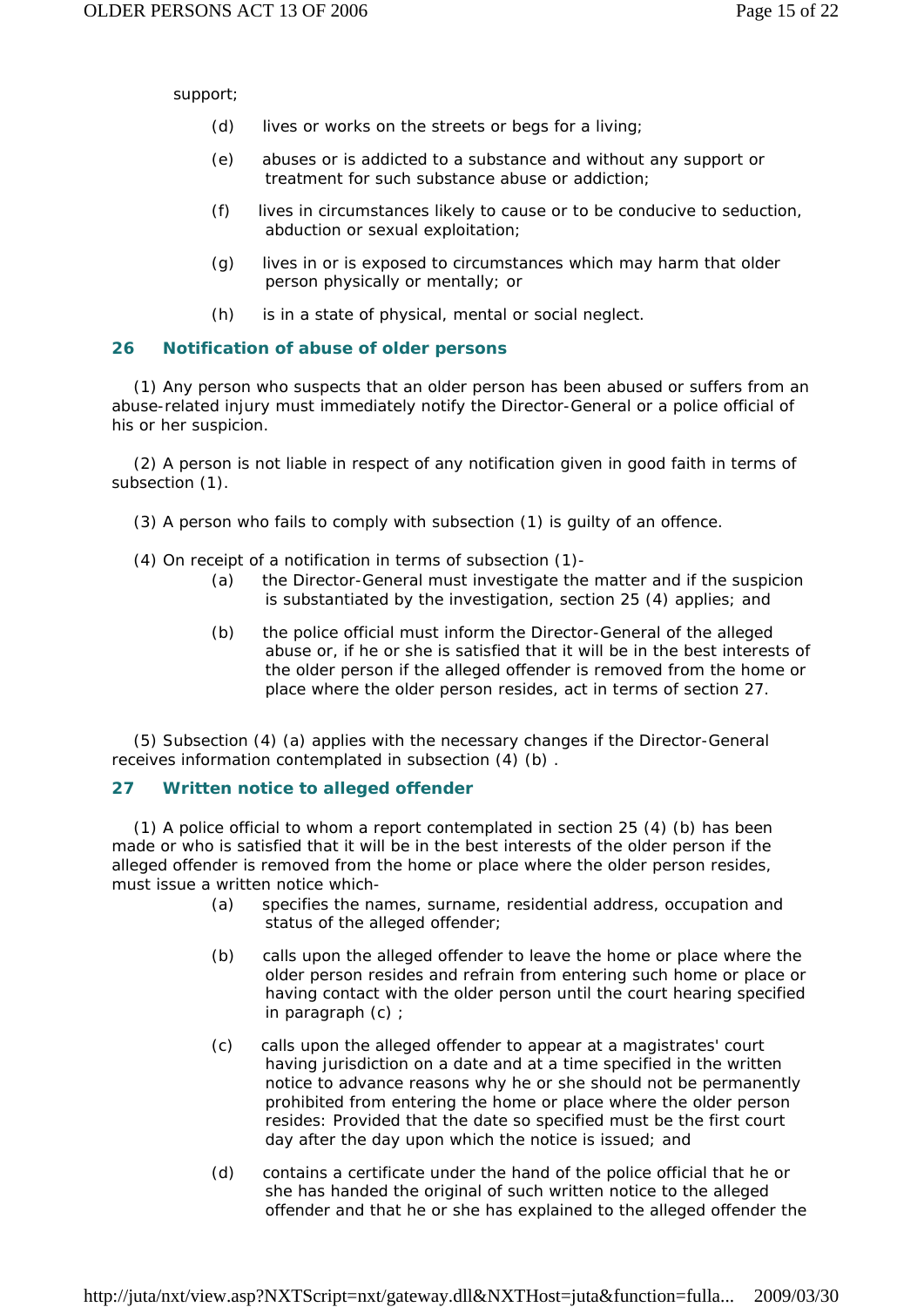importance thereof.

 (2) The police official must forthwith forward a duplicate original of the written notice to the clerk of the magistrates' court concerned.

 (3) The mere production to the magistrates' court of the duplicate original referred to in subsection (2) is *prima facie* proof of the issue of the original thereof to the alleged offender and that such original was handed to the offender.

 (4) Section 55 of the Criminal Procedure Act, 1977 ( Act 51 of 1977 ) applies, with the necessary changes, to a written notice handed to an alleged offender in terms of subsection (1).

 (5) A magistrates' court before which an alleged offender to whom a written notice in terms of subsection (1) has been issued, appears, may summarily inquire into the circumstances which gave rise to the issuing of the notice.

 (6) The magistrates' court may, after having considered the circumstances which gave rise to the issuing of the written notice and after having heard the alleged offender-

- *(a)* issue an order prohibiting the alleged offender from entering the home or place where the older person resides or from having any contact with the older person, or both from entering such home or place and having contact with the older person, for such period of time as the court deems fit;
- *(b)* order that the alleged offender may enter the home or the place where the older person resides or have contact with the older person upon such conditions as would ensure that the best interests of the older person are served;
- *(c)* order that the alleged offender will be responsible for the maintenance of his or her family during the period contemplated in paragraph *(a)* ; or
- *(d)* make such other order with regard to the matter as the court deems fit.

 (7) Misuse of a power referred to in subsection (1) by a police official constitutes grounds for disciplinary proceedings contemplated in section 40 of the South African Police Service Act, 1995 ( Act 68 of 1995 ), against such police official.

- (8) A person is guilty of an offence if that person-
	- *(a)* has been issued with a written notice contemplated in subsection (1) and-
		- (i) refuses to leave the home or place where the older person resides; or
		- (ii) has contact with the older person in contravention of the written notice;
	- *(b)* contravenes or fails to comply with an order of the magistrates' court issued in terms of subsection 6 or with any condition contained in such order.

### **28 Procedure for bringing alleged abuser of older person before magistrate**

 (1) If a social worker or a health care provider submits or makes a written statement under oath or affirmation to a public prosecutor, and in such statement it is alleged that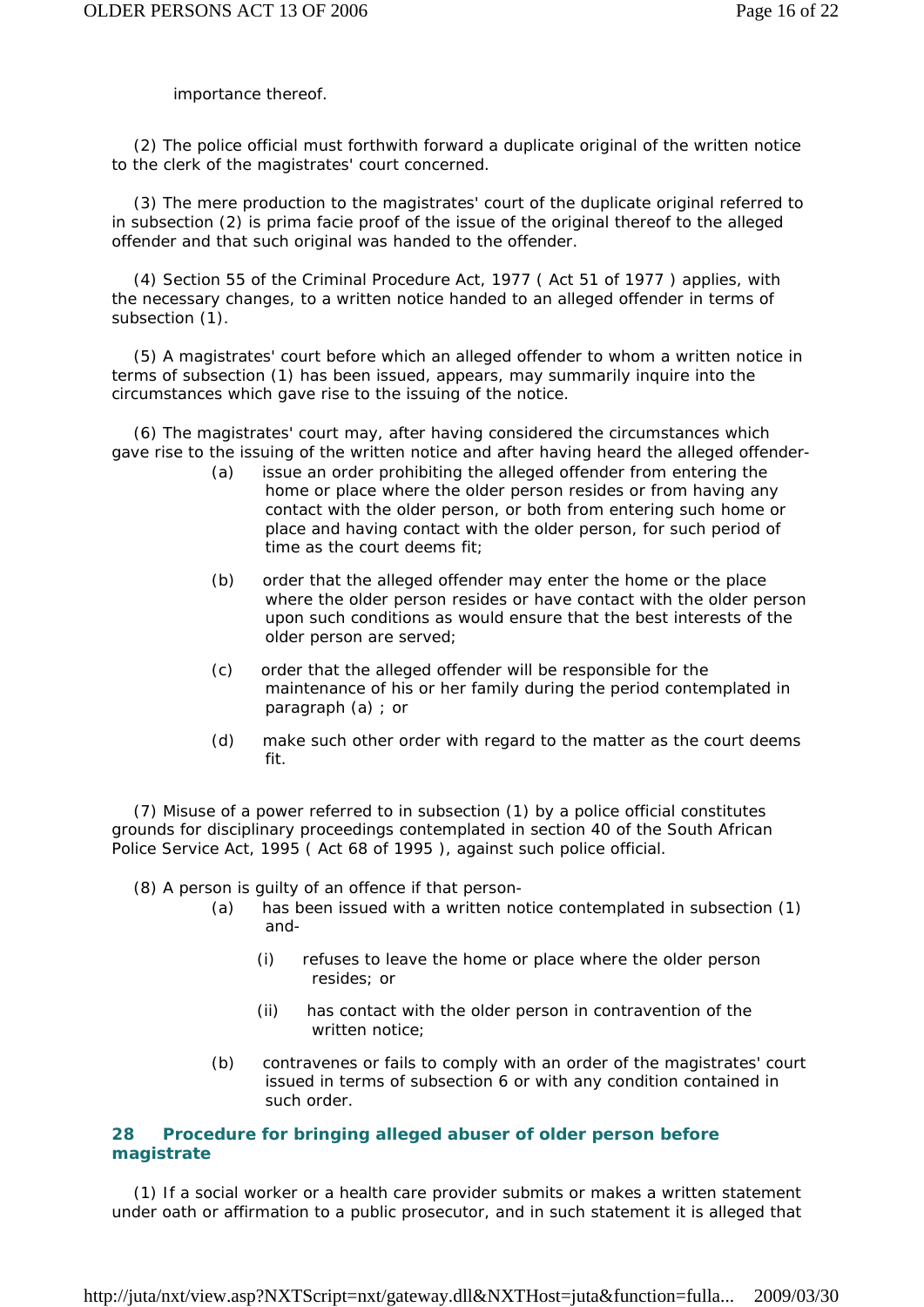any person within the area of jurisdiction of the magistrates' court to which that public prosecutor is attached abuses an older person, that public prosecutor may, subject to subsection (2), request the clerk of that court to issue a summons informing such firstmentioned person of the allegations against him or her and calling upon him or her to appear, at a time and place specified therein, before a magistrate within that area.

 (2) A public prosecutor may not in terms of subsection (1) request a clerk of the court to issue a summons unless he or she has obtained from the social worker or health care provider a report on the alleged abuse of the older person concerned.

 (3) If on the grounds of a statement under oath or affirmation referred to in subsection (1) the magistrate has reason to suspect that a social worker or health care provider will be prevented or prohibited from going into or entering upon the place where the older person concerned resides to make the necessary investigation for the purposes of a report referred to in subsection (2), or if such social worker or health care provider has been prevented or prohibited from doing so, the magistrate concerned may on the application of the public prosecutor issue a warrant authorising the social worker or health care provider to go into or enter upon that place to make such investigation.

 (4) A magistrate may in a warrant issued by him or her in terms of subsection (3) authorise the social worker or health care provider to take a police official with him or her for the purposes of an investigation referred to in the said subsection.

 (5) The Criminal Procedure Act, 1977 ( Act 51 of 1977 ), applies, with the necessary changes, in relation to the form and manner of service of summonses in criminal cases in lower courts, the time to be allowed to a person summoned to appear, and the manner in which persons who have been summoned to appear may be dealt with if they fail to appear or to remain in attendance, as required, in respect of summonses issued in terms of this section.

(6) A person is guilty of an offence if that person-

- *(a)* obstructs or hinders a social worker or a health care provider in the performance of his or her functions in terms of this section; or
- *(b)* refuses to furnish to a social worker or a health care provider any information in connection with the alleged abuse of an older person at his or her disposal which such officer requires for the purposes of an investigation referred to in subsection (3).

### **29 Enquiry into abuse of older person**

 (1) Subject to this section, a magistrate before whom any person is brought in terms of section 28 must enquire into the correctness or otherwise of the allegations contained in the summons in question.

 (2) The public prosecutor or any other person designated by the magistrate for the purpose must appear at the enquiry and may call witnesses and cross-examine any other witnesses giving evidence at the enquiry.

 (3) The person against whom the allegations in question were made, may give evidence and he or she, or his or her legal representative, may cross-examine any witnesses called in terms of subsection (2) and may call witnesses and must be given the opportunity to advance reasons why an order should not be issued under subsection  $(10).$ 

 (4) Subject to anything to the contrary contained in this Act, the law relating to criminal trials in magistrates' courts applies with the necessary changes in respect of subpoenas, the calling and examination of witnesses for the purposes of or at the enquiry, the taking of evidence and the production of documents and other articles thereat, and the payment of allowances to witnesses.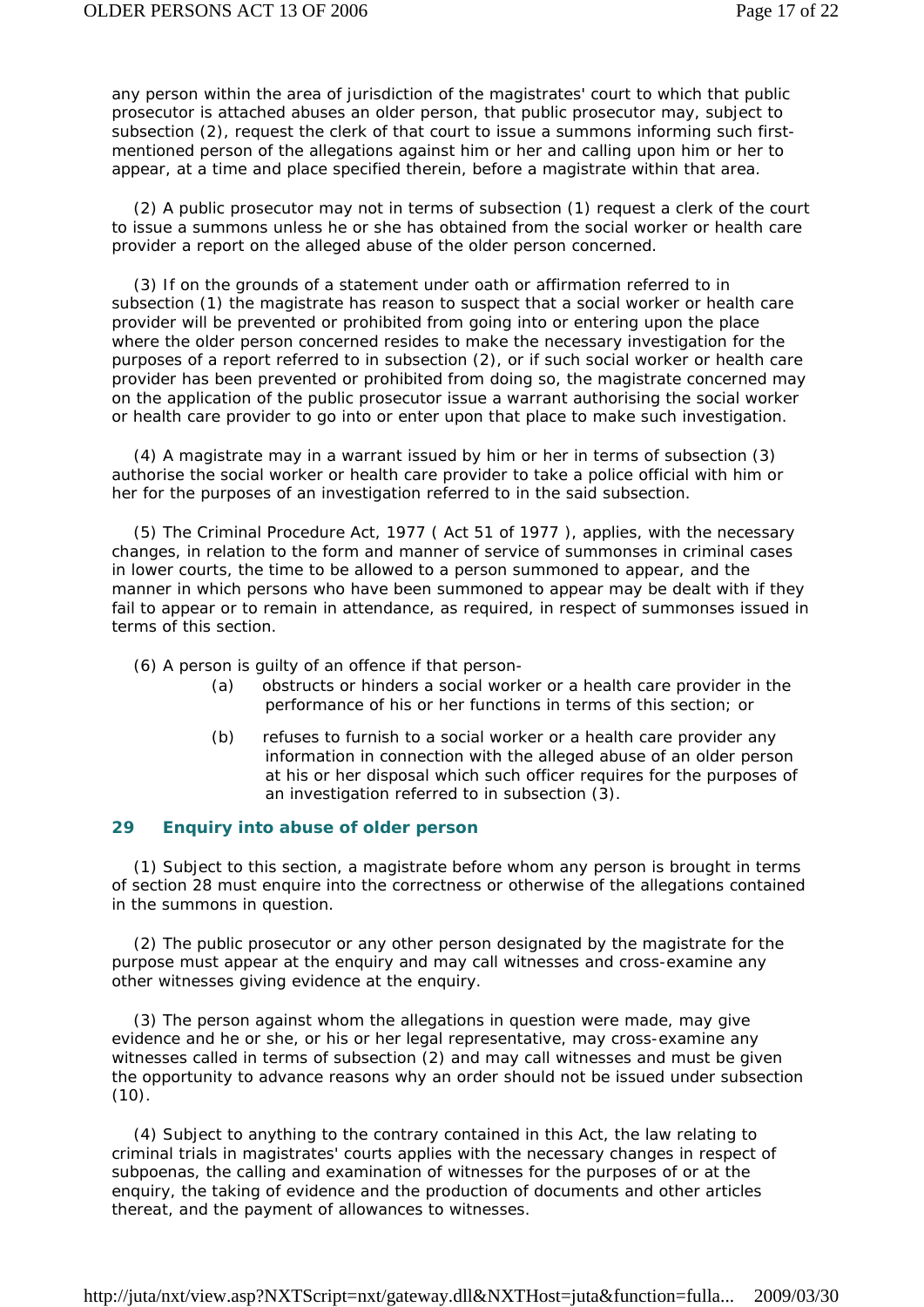(5) The magistrate holding the enquiry may determine whether or not the proceedings must be conducted in an open court room or behind closed doors.

 (6) Section 159 (1) of the Criminal Procedure Act, 1977 ( Act 51 of 1977 ), in so far as it relates to the conduct of a criminal trial in the absence of an accused, applies with the necessary changes in respect of an enquiry held in terms of this section.

 (7) Section 108 of the Magistrates' Courts Act, 1944 ( Act 32 of 1944 ), applies with the necessary changes in respect of any proceedings in connection with an enquiry held in terms of this section.

 (8) The report referred to in section 28 (2) must be submitted to the magistrate holding the enquiry, who may direct the district surgeon, a psychiatrist or a clinical psychologist to examine the older person concerned and to furnish the magistrate with a report on the findings of such examination.

 (9) The contents of a report submitted or furnished in terms of subsection (8) must be disclosed to the person against whom the allegations were made, and if he or she so desires, he or she or his or her legal representative must be given an opportunity to cross-examine the person who made the report, in relation to any matter arising out of the report, and to disprove any allegation made therein.

 (10) If, after consideration of the evidence and of any report submitted or furnished in terms of subsection (8), it appears to the magistrate that any allegation in the summons is correct, the magistrate may-

- *(a)* authorise the person concerned to accommodate or care for the older person concerned under such conditions as the magistrate may impose; or
- *(b)* prohibit that person from accommodating or caring for any older person for such period, but not exceeding 10 years, as may be determined by the magistrate.

 (11) Any person who contravenes or fails to comply with any condition imposed in terms of subsection (10) *(a)* or who contravenes or fails to comply with subsection (10) *(b)* is guilty of an offence.

### **30 Prohibition of abuse of older persons and special measure to combat abuse of older persons**

(1) Any person who abuses an older person is guilty of an offence.

 (2) Any conduct or lack of appropriate action, occurring within any relationship where there is an expectation of trust, which causes harm or distress or is likely to cause harm or distress to an older person constitutes abuse of an older person.

 (3) For the purposes of subsection (2), 'abuse' includes physical, sexual, psychological and economic abuse and-

- *(a)* 'physical abuse' means any act or threat of physical violence towards an older person;
- *(b)* 'sexual abuse' means any conduct that violates the sexual integrity of an older person;
- *(c)* 'psychological abuse' means any pattern of degrading or humiliating conduct towards an older person, including-
	- (i) repeated insults, ridicule or name calling;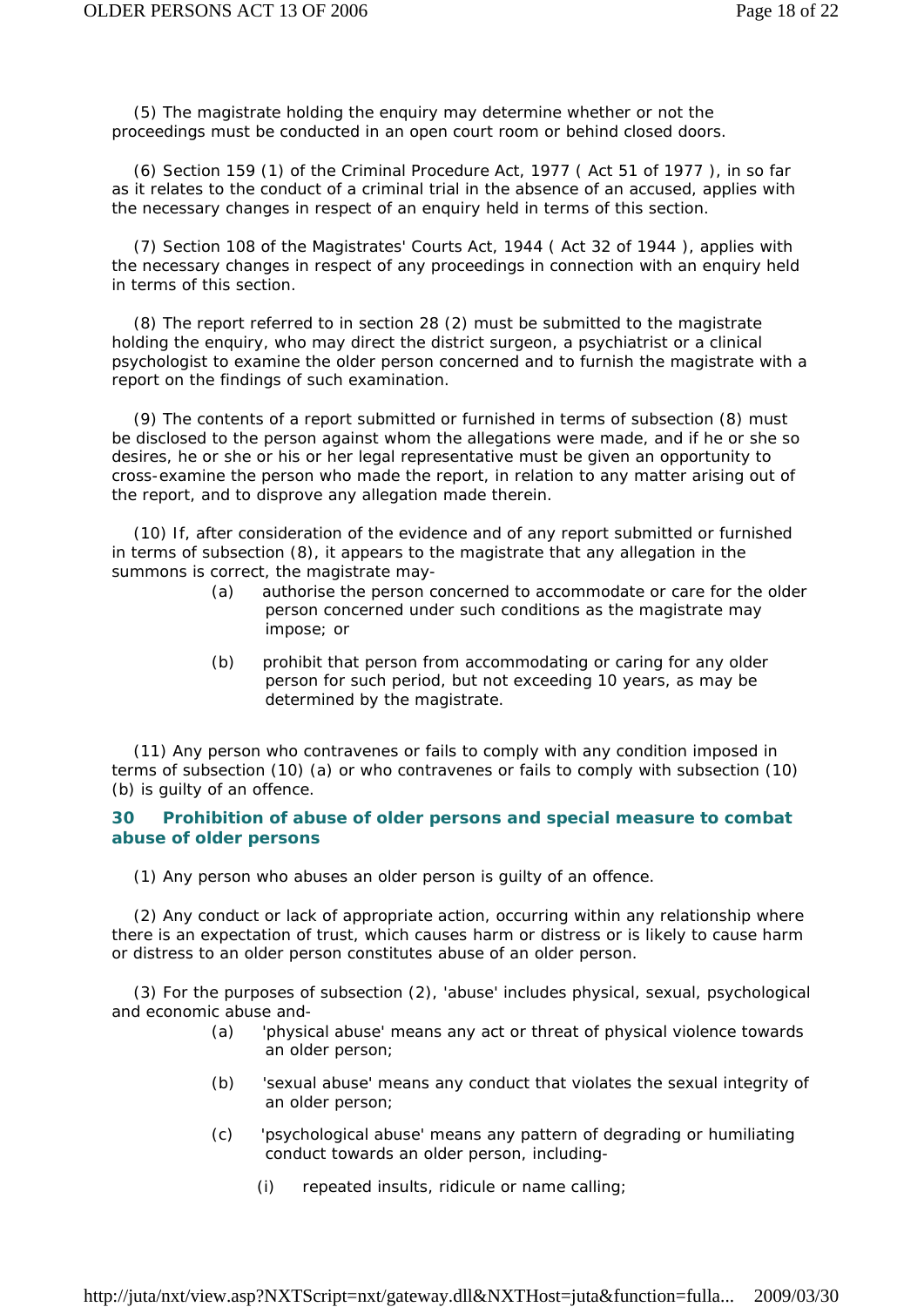- (ii) repeated threats to cause emotional pain; and
- (iii) repeated invasion of an older person's privacy, liberty, integrity or security;
- *(d)* 'economic abuse' means-
	- (i) the deprivation of economic and financial resources to which an older person is entitled under any law;
	- (ii) the unreasonable deprivation of economic and financial resources which the older person requires out of necessity; or
	- (iii) the disposal of household effects or other property that belongs to the older person without the older person's consent.

 (4) If a court, after having convicted a person of any crime or offence, finds that the convicted person has abused an older person in the commission of such crime or offence, such finding must be regarded as an aggravating circumstance for sentencing purposes.

### **31 Keeping of register of abuse of older persons**

 (1) The Minister must in the prescribed manner keep a register of persons convicted of the abuse of an older person or of any crime or offence contemplated in section 30  $(4).$ 

 (2) A person whose name appears in the register contemplated in subsection (1) may not in any way-

- *(a)* operate or be employed at any residential facility;
- *(b)* provide any community-based care and support service to an older person.

### **CHAPTER 6**

### **GENERAL AND SUPPLEMENTARY PROVISIONS (ss 32-36)**

#### **32 Delegation**

- (1) The Minister may-
	- *(a)* delegate to any officer of the Department any power conferred upon the Minister by this Act, except the power to make regulations; and
	- *(b)* authorise any such officer to perform any duty imposed upon the Minister by this Act.
- (2) The Minister may, with the concurrence of the Premier of a province-
	- *(a)* delegate to the Member of the Executive Council of that province responsible for social development any power conferred upon the Minister by this Act, except the power to make regulations; and
	- *(b)* authorise that Member of the Executive Council to perform any duty imposed upon the Minister by this Act.

 (3) The Member of the Executive Council of a province responsible for social development may-

- *(a)* delegate to any officer of the provincial administration concerned any power delegated to that Member under subsection (2);
- *(b)* authorise any such officer to perform any duty which that Member is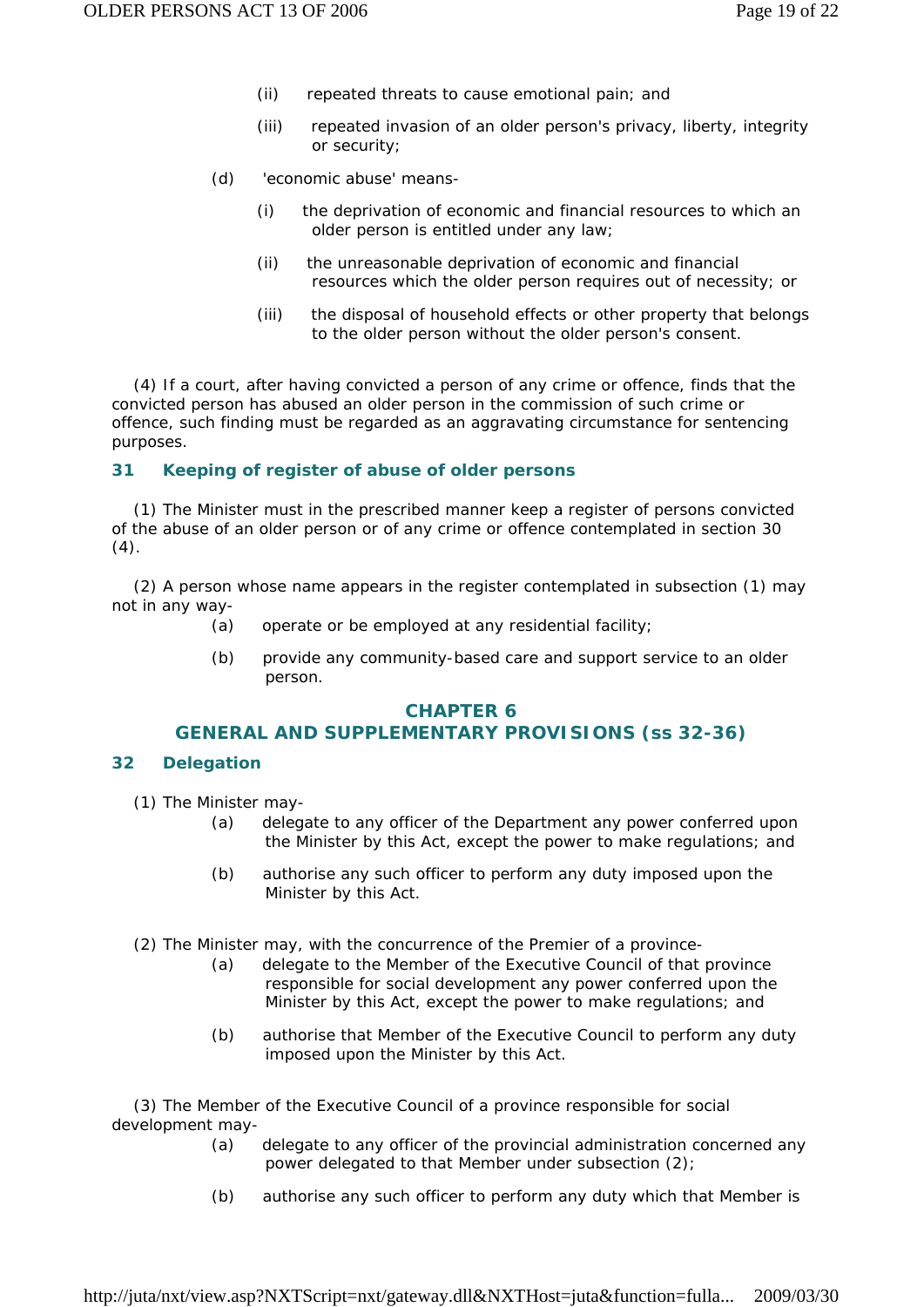authorised to perform under subsection (2).

- (4) The Director-General may-
	- *(a)* delegate to any other officer of the Department any power conferred upon the Director-General by this Act; and
	- *(b)* authorise any such officer to perform any duty imposed upon the Director-General by this Act.

 (5) The Director-General may, with the concurrence of the relevant Director-General of a provincial administration-

- *(a)* delegate to the Head of Department of that province responsible for social development any power conferred upon the Director-General by this Act; and
- *(b)* authorise that Head of Department to perform any duty imposed upon the Director-General by this Act.
- (6) A Head of Department may-
	- *(a)* delegate to any other officer of the provincial administration concerned any power delegated to him or her under subsection (5); and
	- *(b)* authorise any such officer to perform any duty which he or she is authorised to perform under subsection (5).

 (7) Any person to whom any power has been delegated or who has been authorised to perform a duty under this section must exercise that power or perform that duty subject to such conditions as the person who effected the delegation or granted the authorisation considers necessary.

- (8) Any delegation of a power or authorisation to perform a duty under this section-
	- *(a)* must be in writing;
	- *(b)* does not prevent the person who effected the delegation or granted the authorisation from exercising that power or performing that duty himself or herself; and
	- *(c)* may at any time be withdrawn in writing by that person.

# **33 Penalties**

Any person convicted of an offence in terms of-

- *(a)* section 12 (2), 14 (4), 18 (8), 19 (4), 22 (5) *(a)* , *(b)* or *(c)* or 28 (6) *(a)* or *(b)* is liable to a fine or to imprisonment for a period not exceeding one year, or to both a fine and such imprisonment; or
- *(b)* section 21 (8),26 (3), 27 (8) *(a)* or *(b)* , 29 (11) or 30 (1) is liable to a fine or to imprisonment for a period not exceeding five years, or to both a fine and such imprisonment.

### **34 Regulations**

- (1) The Minister may make regulations regarding-
	- *(a)* any matter which may or must be prescribed in terms of this Act;
	- *(b)* the form of any application, authority, certificate, consent, notice, order, register, process or subpoena which is to or may be made, granted, given, issued or kept in terms of this Act, and any other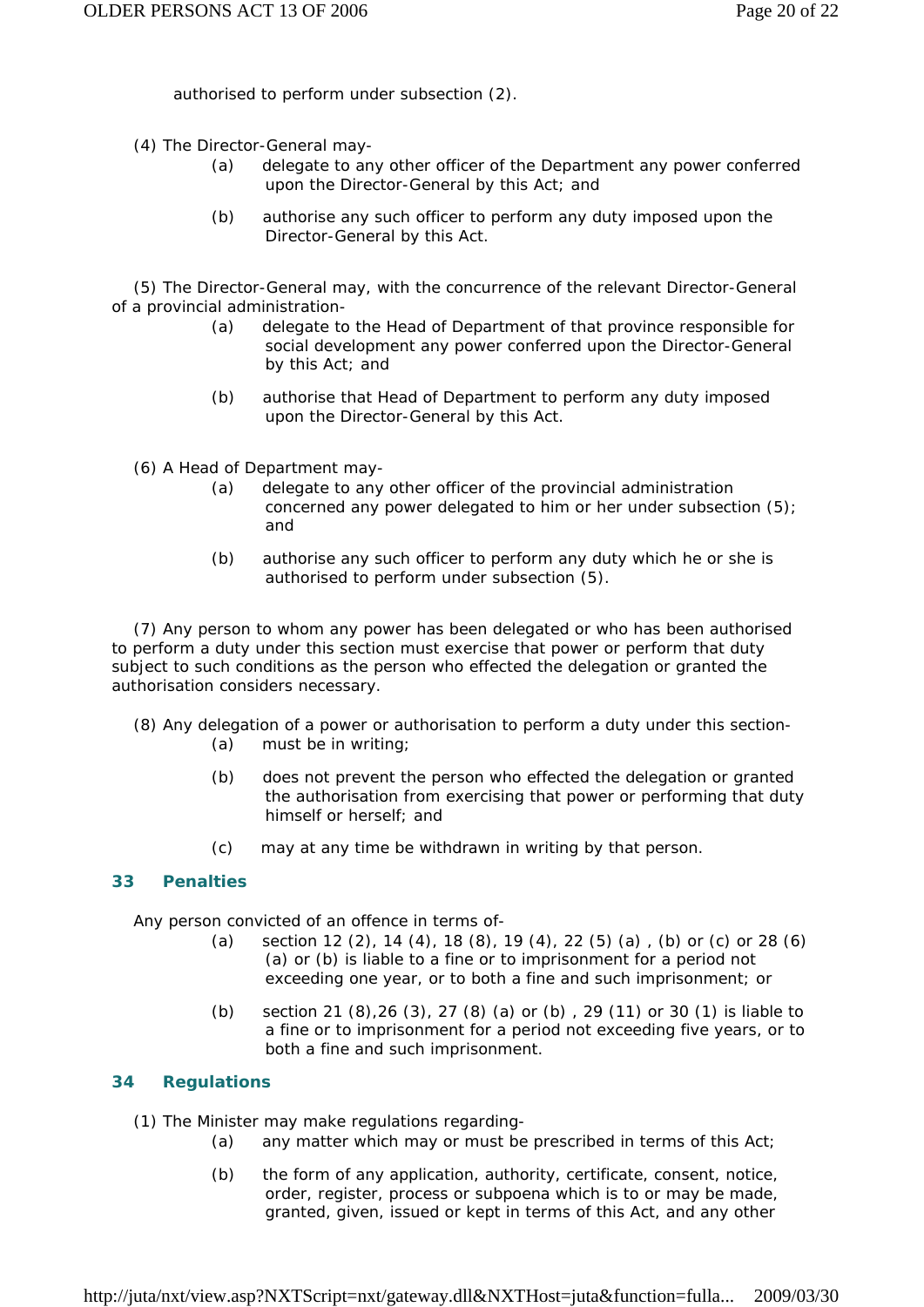form required in administering this Act;

- *(c)* the procedure to be followed and the conditions which may be imposed in connection with the registration of residential facilities, and the minimum standards with which such residential facilities are to comply;
- *(d)* the books, accounts and registers which are to be kept by the managers of residential facilities, the manner in which such books, accounts and registers are to be kept and dealt with, and the returns and reports to be furnished in connection with such facilities;
- *(e)* the records to be kept by any person who cares for or accommodates for remuneration, whether by way of money or goods, any older or frail person in any place other than a residential facility;
- *(f)* measures to-
	- (i) prevent, combat and deal with the abuse of older persons;
	- (ii) be taken to advance persons disadvantaged by unfair discrimination;
	- (iii) promote the rights of residents of residential facilities;
	- (iv) promote the rights of older persons that are not in residential facilities;
- *(g)* the form and content of service level agreements between the residents and the residents' committee of a residential facility;
- *(h)* the minimum norms and standards for admission of persons to residential facilities;
- *(i)* service standards;
- *(j)* the levels of community-based care and support services;
- *(k)* the keeping of registers in terms of section 31; and
- *(l)* generally, any other ancillary or incidental administrative or procedural matter that it is necessary to prescribe for the proper implementation of this Act.

 (2) The regulations may provide that any person who contravenes or fails to comply with a regulation is guilty of an offence and liable on conviction to a fine or to imprisonment not exceeding one year or to both a fine and such imprisonment.

 (3) Any regulation made in terms of subsection (1) which affects the South African Police Service must be made after consultation with the Minister for Safety and Security.

 (4) Any regulation made in terms of subsection (1) which deals with the size or value of services and subsidies and with the criteria for eligibility of services must be made with the concurrence of the Minister of Finance.

 (5) Before the Minister makes any regulation under this section, he or she must publish a draft of the proposed regulation in the *Gazette* together with a notice calling on interested persons to comment, in writing, within a period stated in the notice of not less than 30 days from the date of publication of the notice.

 (6) The Minister must submit to Parliament the draft regulations contemplated in subsection (5) and comments received in terms of that subsection before final